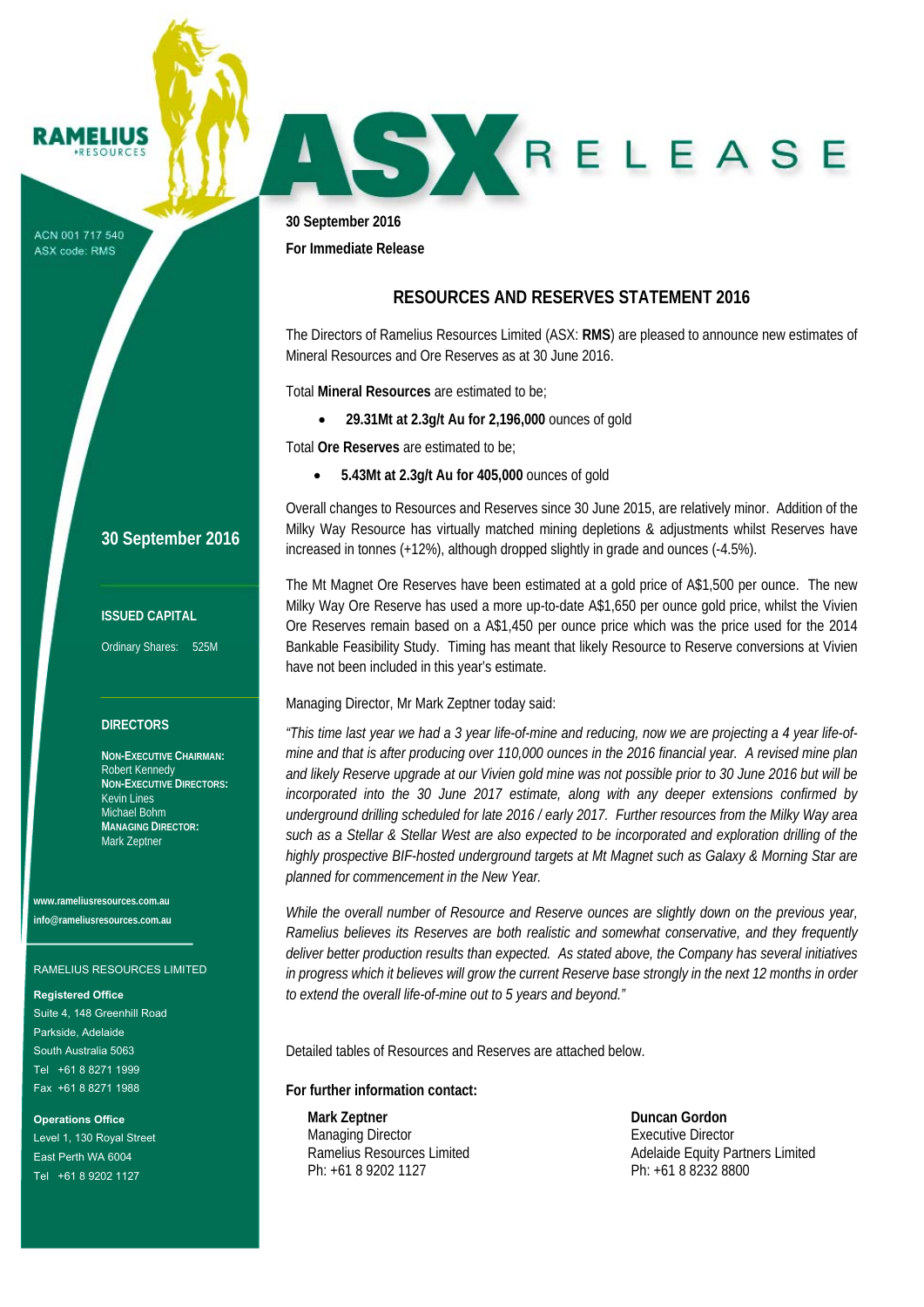# *ABOUT RAMELIUS*



**Figure 1:** Ramelius' Operations & Development Project Locations

Ramelius owns the Mt Magnet Gold mining and processing operation and is developing the Blackmans gold project as an open pit operation, approximately 30 kilometres to the north. The Company is also mining and hauling the high grade Vivien and Kathleen Valley gold mines near Leinster, also in Western Australia.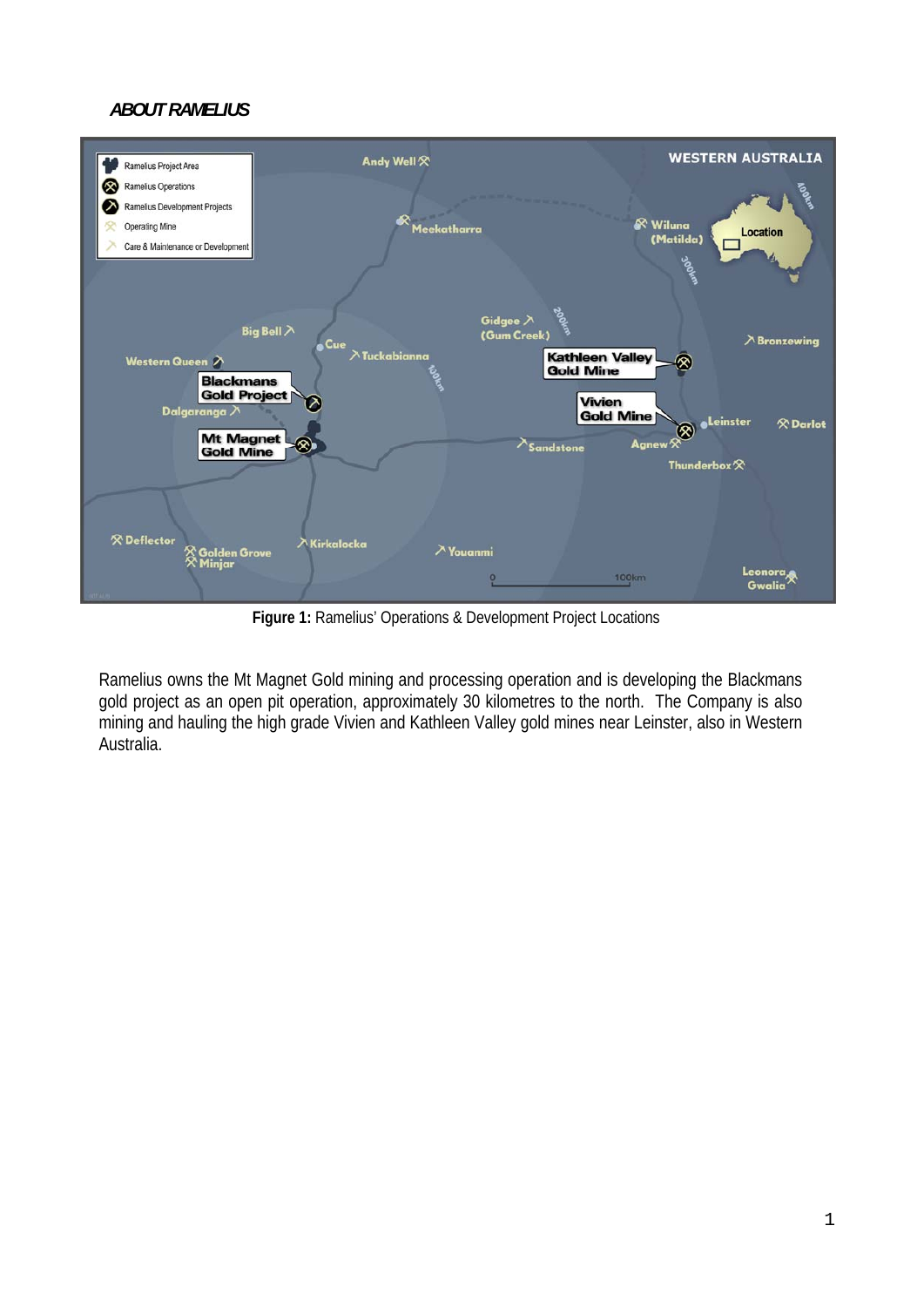## *MINERAL RESOURCES*

| MINERAL RESOURCES AS AT 30 JUNE 2016 - INCLUSIVE OF RESERVES |               |          |           |               |           |           |                 |     |                |                       |     |           |
|--------------------------------------------------------------|---------------|----------|-----------|---------------|-----------|-----------|-----------------|-----|----------------|-----------------------|-----|-----------|
|                                                              |               | Measured |           |               | Indicated |           | <b>Inferred</b> |     |                | <b>Total Resource</b> |     |           |
| Deposit                                                      | <b>Tonnes</b> | Au       | Au        | <b>Tonnes</b> | Au        | Au        | <b>Tonnes</b>   | Au  | Au             | <b>Tonnes</b>         | Au  | Au        |
|                                                              | (′000s)       | g/t      | <b>Oz</b> | (′000s)       | g/t       | <b>Oz</b> | (′000s)         | g/t | Oz             | (000s)                | g/t | Oz        |
| Galaxy                                                       | 780           | 1.5      | 37,000    | 5,531         | 1.9       | 329,000   | 4,040           | 1.2 | 160,000        | 10,351                | 1.6 | 526,000   |
| Morning Star                                                 |               |          |           | 1,765         | 1.8       | 103,000   | 4               | 1.4 |                | 1,770                 | 1.8 | 103,000   |
| Total major deposits                                         | 780           | 1.5      | 37,000    | 7,296         | 1.8       | 432,000   | 4,044           | 1.2 | 160,000        | 12,121                | 1.6 | 629,000   |
| <b>Bartus Group</b>                                          | 49            | 2.2      | 4,000     | 115           | 2.1       | 8,000     | 238             | 1.6 | 12,000         | 402                   | 1.8 | 24,000    |
| <b>Blackmans</b>                                             |               |          |           | 334           | 2.5       | 27,000    | 134             | 2.4 | 10,000         | 468                   | 2.5 | 37,000    |
| Boomer                                                       |               |          |           | 1,194         | 1.8       | 68,000    | 786             | 1.0 | 26,000         | 1,980                 | 1.5 | 94,000    |
| <b>Britannia Well</b>                                        |               |          |           | 179           | 2.0       | 12,000    |                 |     |                | 179                   | 2.0 | 12,000    |
| <b>Bullocks</b>                                              |               |          |           | 202           | 3.3       | 21,000    | 40              | 2.5 | 3,000          | 242                   | 3.2 | 25,000    |
| Eastern Jaspilite                                            | 146           | 2.2      | 10,000    | 121           | 2.8       | 11,000    | 134             | 2.5 | 11,000         | 401                   | 2.4 | 32,000    |
| Eclipse                                                      |               |          |           | 167           | 2.2       | 12,000    | 41              | 2.1 | 3,000          | 208                   | 2.1 | 14,000    |
| Golden Stream                                                |               |          |           | 154           | 2.9       | 14,000    | $\overline{7}$  | 1.7 |                | 160                   | 2.8 | 15,000    |
| Hill <sub>60</sub>                                           |               |          |           |               |           |           | 309             | 4.6 | 46,000         | 309                   | 4.6 | 46,000    |
| Lone Pine                                                    | 199           | 2.5      | 16,000    | 277           | 1.7       | 15,000    | 147             | 1.7 | 8,000          | 623                   | 1.9 | 38,000    |
| Milky Way                                                    |               |          |           | 2,660         | 1.3       | 114,000   | 1,258           | 1.2 | 50,000         | 3,918                 | 1.3 | 164,000   |
| O'Meara Group                                                |               |          |           | 231           | 2.5       | 18,000    | 151             | 1.5 | 7,000          | 383                   | 2.1 | 26,000    |
| Shannon                                                      | 94            | 2.5      | 8,000     | 35            | 2.5       | 3,000     | 42              | 2.6 | 3,000          | 170                   | 2.5 | 14,000    |
| Spearmont - Galtee                                           |               |          |           | 25            | 2.9       | 2,000     | 207             | 4.3 | 28,000         | 232                   | 4.1 | 31,000    |
| Stellar                                                      | 160           | 2.1      | 11,000    | 87            | 1.9       | 5,000     | 59              | 1.8 | 3,000          | 306                   | 2.0 | 19,000    |
| Welcome - Baxter                                             | 222           | 1.6      | 11,000    | 276           | 1.6       | 15,000    | 198             | 1.8 | 11,000         | 696                   | 1.7 | 37,000    |
| Total satellite deposits                                     | 869           | 2.1      | 60,000    | 6,056         | 1.8       | 345,000   | 3,751           | 1.8 | 221,000        | 10,676                | 1.8 | 626,000   |
| Hill 50 Deeps                                                | 279           | 5.5      | 49,000    | 932           | 7.0       | 209,000   | 396             | 6.4 | 81,000         | 1,607                 | 6.6 | 339,000   |
| Morning Star Deeps                                           |               |          |           | 195           | 4.2       | 26,000    | 334             | 5.0 | 53,000         | 528                   | 4.7 | 79,000    |
| Saturn UG                                                    |               |          |           |               |           |           | 1,607           | 2.5 | 127,000        | 1,607                 | 2.5 | 127,000   |
| St George UG                                                 | 110           | 4.9      | 17,000    | 149           | 4.2       | 20,000    | 42              | 4.0 | 5,000          | 302                   | 4.4 | 42,000    |
| Water Tank Hill UG                                           |               |          |           | 229           | 6.6       | 49,000    | 89              | 4.9 | 14,000         | 318                   | 6.1 | 63,000    |
| <b>Total UG deposits</b>                                     | 390           | 5.3      | 66,000    | 1,504         | 6.3       | 304,000   | 2,468           | 3.5 | 280,000        | 4,362                 | 4.6 | 650,000   |
| Mt Magnet Stockpiles                                         | 313           | 0.9      | 9,000     |               | ÷.        | ÷,        |                 | L.  | $\overline{a}$ | 313                   | 0.9 | 9,000     |
| <b>Mt Magnet Total</b>                                       | 2,352         | 2.3      | 172,000   | 14,857        | 2.3       | 1,081,000 | 10,262          | 2.0 | 661,000        | 27,472                | 2.2 | 1,914,000 |
| Western Queen South                                          |               |          |           | 104           | 3.6       | 12,000    | 81              | 3.4 | 9,000          | 185                   | 3.5 | 21,000    |
| Coogee                                                       |               |          |           | 31            | 3.6       | 4,000     | 65              | 3.3 | 7,000          | 96                    | 3.4 | 11,000    |
| Vivien                                                       |               |          |           | 485           | 8.8       | 137,000   | 306             | 4.4 | 43,000         | 791                   | 7.1 | 180,000   |
| Kathleen Valley                                              |               |          |           | 238           | 3.7       | 28,000    | 523             | 2.5 | 42,000         | 761                   | 2.9 | 70,000    |
| <b>Non Mt Magnet Total</b>                                   |               |          |           | 857           | 6.6       | 181,000   | 976             | 3.2 | 101,000        | 1,833                 | 4.8 | 282,000   |
| <b>Total Resources</b>                                       | 2,352         | 2.3      | 172,000   | 15,714        | 2.5       | 1,262,000 | 11,238          | 2.1 | 762,000        | 29,305                | 2.3 | 2,196,000 |

**Table A:** Mineral Resources

Note: Figures rounded to nearest 1,000 tonnes, 0.1g/t and 1,000 ounces. Rounding errors may occur.

## **Mineral Resource Commentary**

Galaxy comprises of a number of deposits surrounding the historic Hill 50 underground mine, including Saturn, Mars, Titan (refer Figure 3), Perseverance and Brown Hill. Galaxy Resources for the Perseverance, Saturn and Mars open pits were depleted by 52,000 ounces for mining to 30 June 2016. Mt Magnet deposits are contained within the Mt Magnet contiguous tenement holding and located within an 8km radius of the Checkers gold mill (with the exception of Blackmans located 30km north).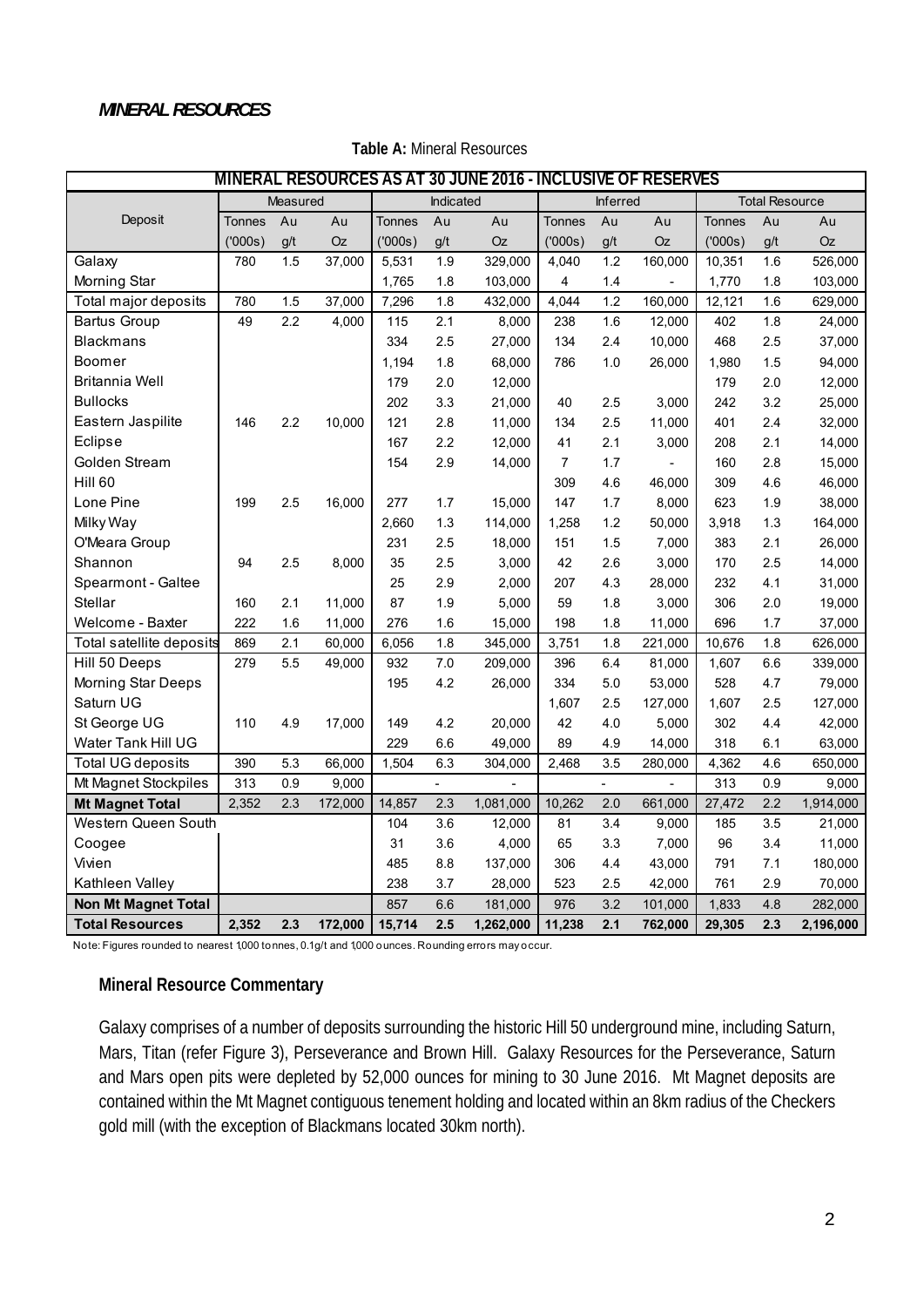Milky Way (refer Figure 5) is the most significant resource addition for the year as a result of both exploration drilling and re-modelling of earlier data. The most recent round of drilling, carried out in May & June 2016, led to a reduction in resource tonnage at depth although grade remained consistent, compared to the maiden resource published in May 2016.

All resources except Hill 50 Deeps, Morning Star Deeps, Saturn UG, St George UG and Water Tank Hill UG (refer Figure 4) are generated as open pit resources and reported to maximum vertical depth of 200m below pre-existing topography.

The Kathleen Valley deposits were mined during 2015/16 and have been depleted accordingly. Minor depletion only has occurred to the Vivien resource (refer Figure 6). Net changes to resources is shown below in Figure 2.

All resources are based combinations of RC (usually predominant) and diamond drillholes. Sampling has been via riffle or cone splitters (RC) or by sawn half core. Assay is carried out by commercial laboratories and accompanied by QAQC samples. A significant proportion of drill data is historic in nature, however Ramelius has added further resource drilling for most deposits, especially those forming Ore Reserves. Mineralisation has been modelled as cross-sectional interpretations using deposit suitable lower cut-offs & geological interpretation or characteristics. Interpretations have then been wireframed using geological software, including Micromine & Surpac. Mineralisation has been grouped by domain where required and statistical analysis, top-cutting and estimation carried out using anisotropic search ellipses. Estimation uses Ordinary Kriging and/or Inverse Distance methods. Modelling has been undertaken with recognition of the probable mining method and resource classifications reflect drill spacing, data quality, geological and grade continuity. Density information is generally well established and new measurements have frequently been obtained. All deposits listed have had some degree of recent or historic mining. Resources are reported using a A\$1,600/oz gold price.



Further details can be seen in RMS ASX Releases for individual projects. Further detailed information relating to generation of the resource estimates is attached below in Table 1 – JORC 2012 Reporting Criteria.

**Figure 2:** Resource Inventory Change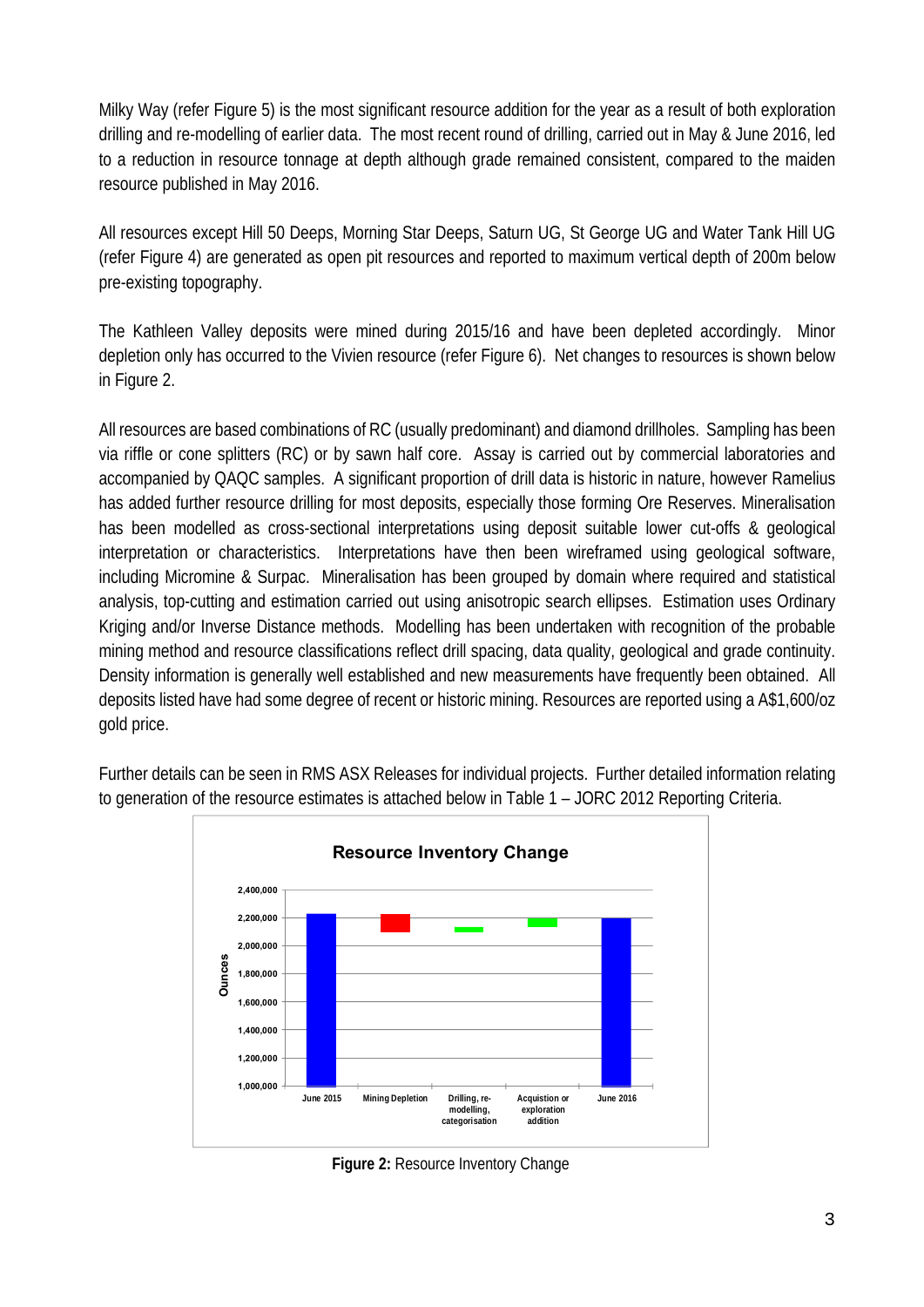# **Mineral Resource Diagrams**



Figure 3: Titan pit (Galaxy), truncated view looking W, model, drilling, pit design & June 2016 surface



**Figure 4:** Water Tank Hill UG, 3D view to NE, model, drilling & voids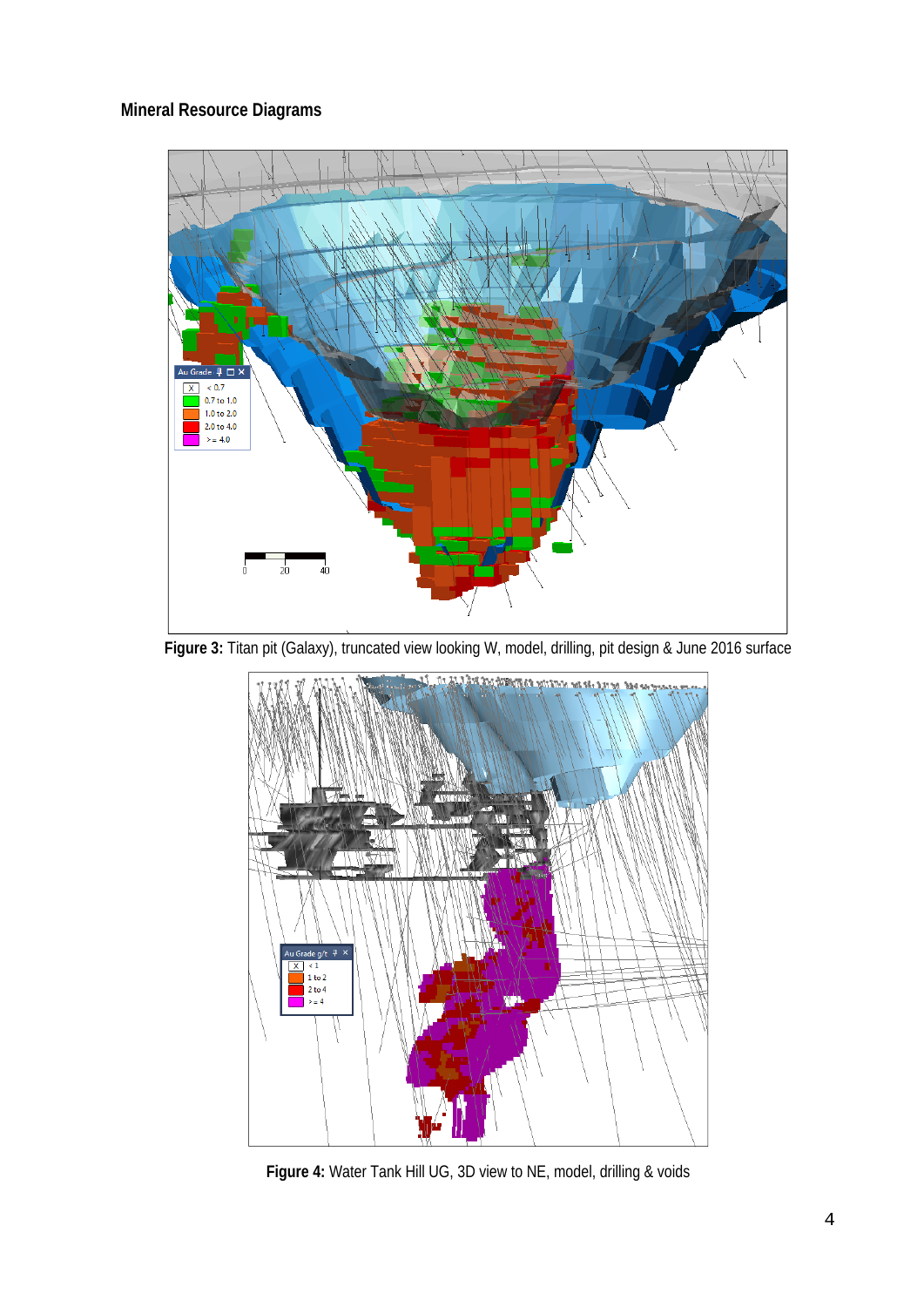

Figure 5: Milky Way pit, 3D truncated view to N, model, drilling & pit design



**Figure 6:** Vivien UG, 3D view to NW, model, drilling & decline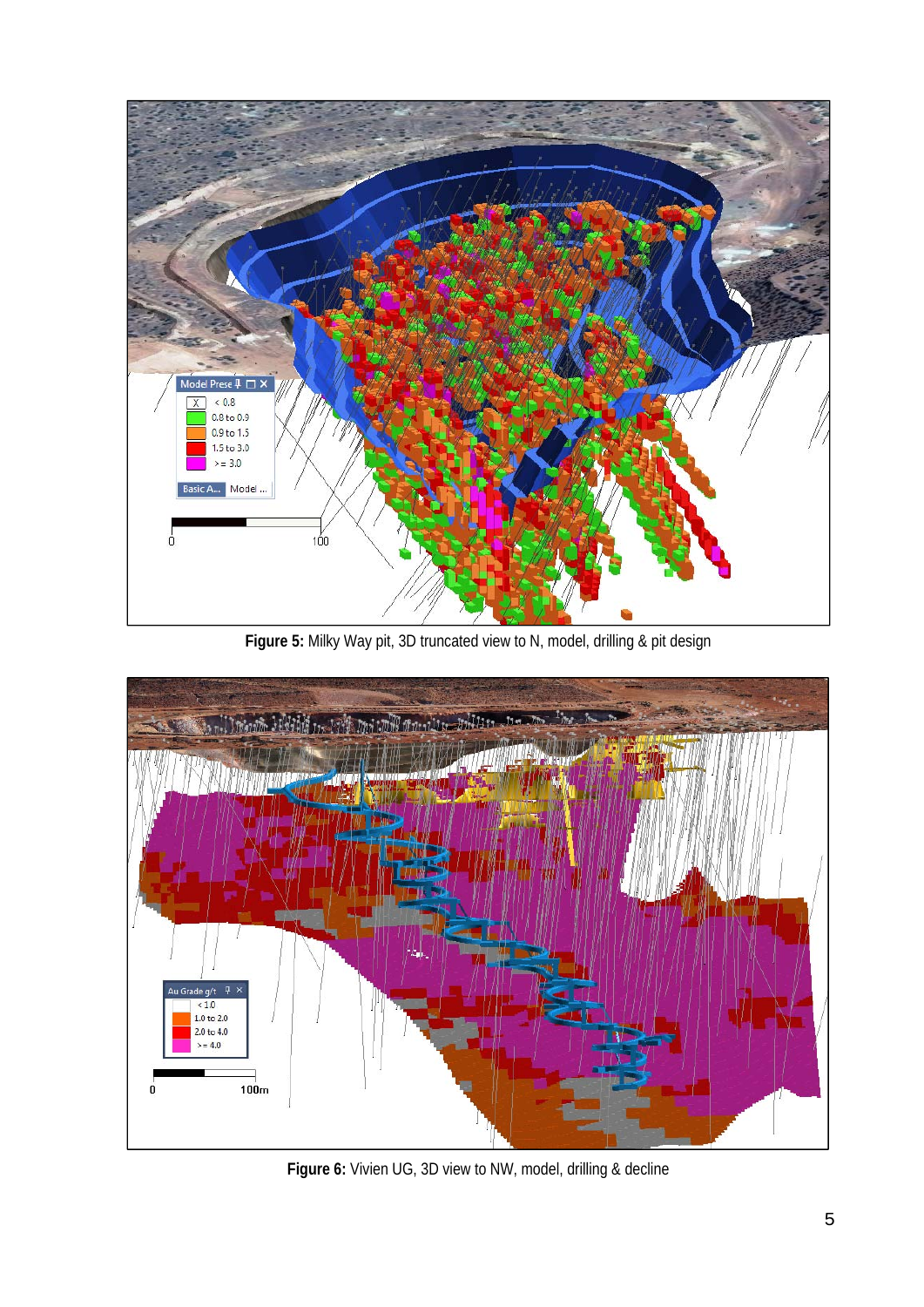| ORE RESERVE STATEMENT AS AT 30 JUNE 2016 |               |        |        |               |          |           |               |                      |         |
|------------------------------------------|---------------|--------|--------|---------------|----------|-----------|---------------|----------------------|---------|
|                                          |               | Proven |        |               | Probable |           |               | <b>Total Reserve</b> |         |
|                                          | <b>Tonnes</b> | Au     | Au     | <b>Tonnes</b> | Au       | Au        | <b>Tonnes</b> | Au                   | Au      |
|                                          | (000s)        | g/t    | Oz     | (000s)        | g/t      | <b>Oz</b> | (′000s)       | g/t                  | Oz      |
| <b>Galaxy Pits</b>                       |               |        |        |               |          |           |               |                      |         |
| Titan                                    | 667           | 1.4    | 30,000 | 483           | 1.4      | 21,000    | 1,150         | 1.4                  | 51,000  |
| Perseverance                             |               |        |        | 162           | 2.4      | 12.000    | 162           | 2.4                  | 12,000  |
| <b>Brown Hill</b>                        |               |        |        | 109           | 2.6      | 9,000     | 109           | 2.6                  | 9,000   |
| <b>Morning Star Cutback</b>              |               |        |        |               |          |           |               |                      |         |
| Morning Star                             |               |        |        | 478           | 2.8      | 43,000    | 478           | 2.8                  | 43,000  |
| <b>Satellite Pits</b>                    |               |        |        |               |          |           |               |                      |         |
| Milky Way                                |               |        |        | 1,875         | 1.3      | 78,000    | 1,875         | 1.3                  | 78,000  |
| Boomer                                   |               |        |        | 132           | 2.9      | 12,000    | 132           | 2.9                  | 12,000  |
| Lone Pine                                |               |        |        | 258           | 1.8      | 15,000    | 258           | 1.8                  | 15,000  |
| O'Meara                                  |               |        |        | 46            | 3.4      | 5,000     | 46            | 3.4                  | 5,000   |
| Golden Stream                            |               |        |        | 95            | 3.0      | 9,000     | 95            | 3.0                  | 9,000   |
| <b>Underground</b>                       |               |        |        |               |          |           |               |                      |         |
| <b>Water Tank Hill</b>                   |               |        |        | 176           | 6.5      | 37,000    | 176           | 6.5                  | 37,000  |
| St George                                | 73            | 3.6    | 8,000  | 86            | 3.0      | 8,000     | 159           | 3.3                  | 16,000  |
| <b>Stockpiles</b>                        | 313           | 0.9    | 9,000  |               |          |           | 313           | 0.9                  | 9,000   |
| <b>Mt Magnet Total</b>                   | 1,053         | 1.4    | 47,000 | 3,900         | 2.0      | 249,000   | 4,953         | 1.9                  | 296,000 |
| Vivien Underground                       |               |        |        | 382           | 8.0      | 98,000    | 382           | 8.0                  | 98,000  |
| <b>Kathleen Valley</b>                   | 68            | 3.1    | 7,000  | 28            | 4.5      | 4,000     | 95            | 3.5                  | 11,000  |
| <b>Total Reserves</b>                    | 1,121         | $1.5$  | 54,000 | 4,309         | 2.5      | 351,000   | 5,430         | 2.3                  | 405,000 |

### **Table B:** Ore Reserves

Note: Figures rounded to nearest 1,000 tonnes, 0.1 g/t and 1,000 ounces. Rounding errors may occur.

## **Ore Reserve Commentary**

All Ore Reserves have been reported from Measured and Indicated Resources only. Perseverance and Titan open pit ore reserves are generated from current operational pit designs and resource models depleted by end of June 2016 survey pick-ups.

All ore reserves have been calculated from a number of internal and external mining optimisation studies using appropriate cost, geotechnical, slope design criteria, dilution, cut-off grade and recovery parameters. Mt Magnet reserves utilise an effective gold price of A\$1,500/oz, with A\$1,650/oz used for Milky Way and A\$1,450/oz for Vivien. Mining costs for the Galaxy open pits are currently budgeted operating costs. Costs for Vivien Underground mining and ore haulage are based on current contract rates. Reserves for Morning Star and some Mt Magnet Satellite Pits utilise older resource models that existed when Ramelius acquired the project in 2010.

Reserves for the remaining Satellite pits are generated from new pit optimisations and have been compared to earlier pit designs. Mt Magnet Stockpiles consist of ROM stocks & Low Grade stocks mined post 2010. The Vivien reserve is based on underground mine design and BFS study carried out by Ramelius in 2014. Positive reconciliation of initial mining at Vivien, including greater ore widths and grades in the central zone of the orebody, as well as extensions beyond the original 2014 Ore Reserve Boundaries, has prompted a review of the overall mine plan to account for greater conversion of the original mineral resource. This design and mine scheduling work is currently underway and was not completed in time for inclusion by the 30 June 2016 cut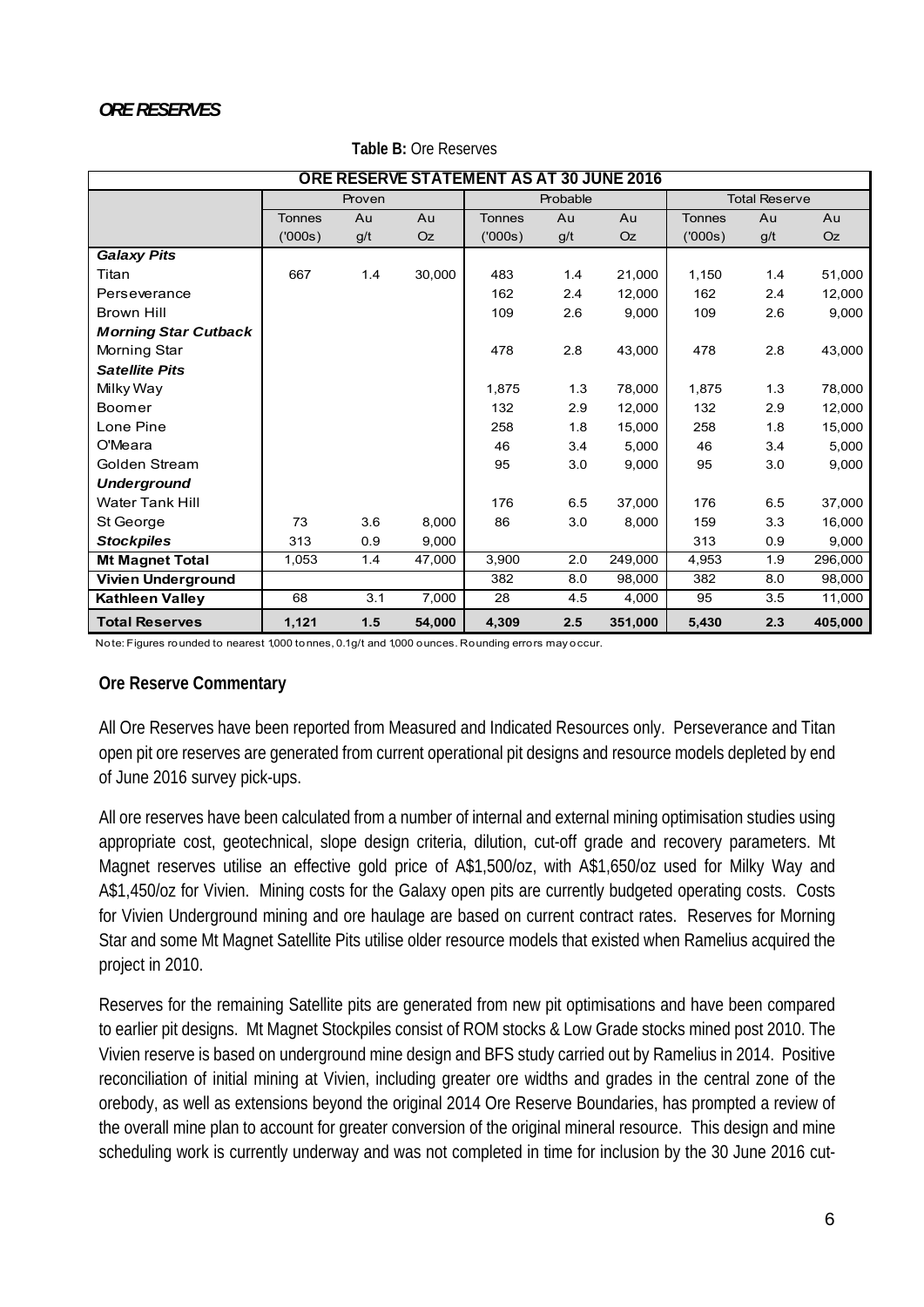off but is expected to be included in the 30 June 2017 Ore Reserve estimate, along with any viable depth extensions drilled in the meantime.

Further detailed information relating to generation of the reserve estimates is attached below in Table 1 - JORC 2012 Reporting Criteria.



**Figure 7: Reserve Inventory Change** 

## **Competent Persons Statements**

*The information in this report that relates to Mineral Resources is based on information compiled by Rob Hutchison, a Member of the Australasian Institute of Mining and Metallurgy. Rob Hutchison has sufficient experience that is relevant to the style of mineralisation and type of deposit under consideration and to the activity he is undertaking to qualify as a Competent Person as defined in the 2012 Edition of the 'Australasian Code for Reporting of Exploration Results, Mineral Resources and Ore Reserves'. Rob Hutchison is a full*‐*time employee of the company and consents to the inclusion in the report of the matters based on his information in the form and context in which it appears.* 

*The information in this report that relates to Ore Reserves is based on information compiled by Duncan Coutts, a Member of the Australasian Institute of Mining and Metallurgy. Duncan Coutts has sufficient experience that is relevant to the style of mineralisation and type of deposit under consideration and to the activity he is undertaking to qualify as a Competent Person as defined in the 2012 Edition of the 'Australasian Code for Reporting of Exploration Results, Mineral Resources and Ore Reserves'. Duncan Coutts is a full*‐*time employee of the company and consents to the inclusion in the report of the matters based on his information in the form and context in which it appears.* 

## **Forward Looking Statements**

*This report contains certain forward looking statements with respect to Ramelius' operations, production grades and other matters that are subject to various risks and uncertainties. Actual results, performance or achievements could be significantly different from those expressed in or implied by those forward looking statements. Such forward looking statements are not guarantees of future performance and involve known and unknown risks, uncertainties and other factors that are beyond the control of Ramelius that may cause actual results to differ materially from those expressed in the forward looking statements contained herein. Ramelius Resources Limited gives no warranties in relation to the information and statements within this report.*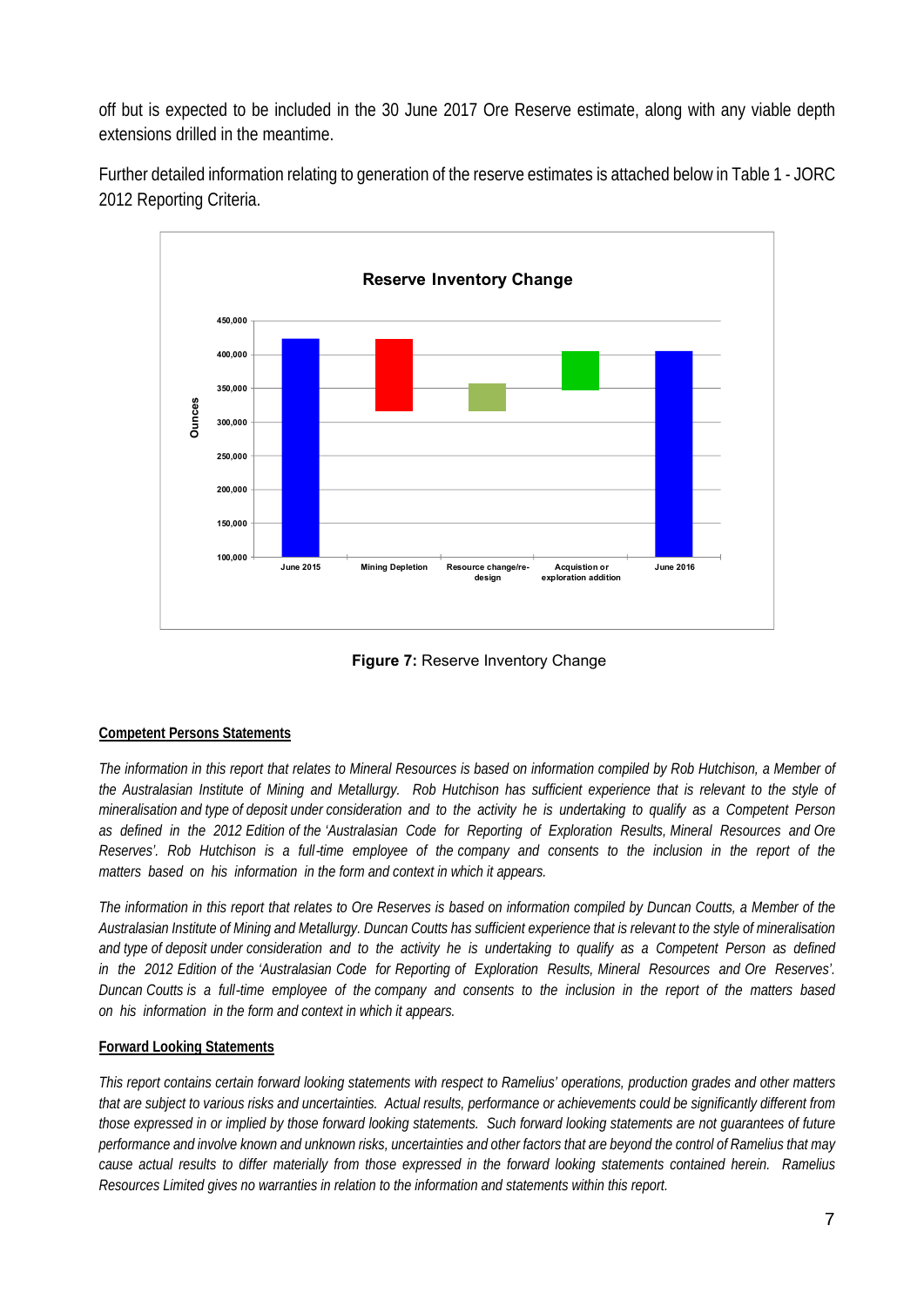### **TABLE 1 - JORC REPORTING CRITERIA**

| <b>Section 1</b>       | <b>Sampling Techniques and Data</b>                                                                                                                                                                                                                                                                                                                                                                                                                                                                                                                                                                                                                                                                                                                                                                                       |                                                                                                                                                                                                                                                                                                                                                                                                                                                                                                                                                                                                                                                                                                                                                                                                                                                                                                                                                                                                                                                                                                                                                                                                                                                                                                                                                                                                                                                                                                                                                                                                                                                                   |                                                                                                                                                                                                                                                                           |                                                                                                                                                                                                                                        |                                                                                                                                                                                                                                                                                      |                                                                                                                                                                                                                                                                          |
|------------------------|---------------------------------------------------------------------------------------------------------------------------------------------------------------------------------------------------------------------------------------------------------------------------------------------------------------------------------------------------------------------------------------------------------------------------------------------------------------------------------------------------------------------------------------------------------------------------------------------------------------------------------------------------------------------------------------------------------------------------------------------------------------------------------------------------------------------------|-------------------------------------------------------------------------------------------------------------------------------------------------------------------------------------------------------------------------------------------------------------------------------------------------------------------------------------------------------------------------------------------------------------------------------------------------------------------------------------------------------------------------------------------------------------------------------------------------------------------------------------------------------------------------------------------------------------------------------------------------------------------------------------------------------------------------------------------------------------------------------------------------------------------------------------------------------------------------------------------------------------------------------------------------------------------------------------------------------------------------------------------------------------------------------------------------------------------------------------------------------------------------------------------------------------------------------------------------------------------------------------------------------------------------------------------------------------------------------------------------------------------------------------------------------------------------------------------------------------------------------------------------------------------|---------------------------------------------------------------------------------------------------------------------------------------------------------------------------------------------------------------------------------------------------------------------------|----------------------------------------------------------------------------------------------------------------------------------------------------------------------------------------------------------------------------------------|--------------------------------------------------------------------------------------------------------------------------------------------------------------------------------------------------------------------------------------------------------------------------------------|--------------------------------------------------------------------------------------------------------------------------------------------------------------------------------------------------------------------------------------------------------------------------|
| Project                | Mt Magnet, includes Galaxy, Morning Star, Water Tank Hill, Hill<br>50 Deeps, Morning Star Deeps and numerous smaller deposits -<br>Mt Magnet Satellite Deposits. Galaxy consists of the Saturn,<br>Mars, Titan, Perseverance and Brown Hill open pit deposits.<br>Blackmans satellite deposit announced June 2015. Milky Way<br>added 2016.                                                                                                                                                                                                                                                                                                                                                                                                                                                                               |                                                                                                                                                                                                                                                                                                                                                                                                                                                                                                                                                                                                                                                                                                                                                                                                                                                                                                                                                                                                                                                                                                                                                                                                                                                                                                                                                                                                                                                                                                                                                                                                                                                                   | Western Queen                                                                                                                                                                                                                                                             | Coogee                                                                                                                                                                                                                                 | Vivien                                                                                                                                                                                                                                                                               | Kathleen Valley                                                                                                                                                                                                                                                          |
| Project<br>History     | Field discovered in 1891. Hill 50 UG mine operated 1934-1976 &<br>1981-2007. Recorded production of 5.5 Moz. Majority of drilling<br>data is historic and by numerous companies including WMC,<br>Metana Minerals, Hill 50 Gold and Harmony Gold. Project<br>acquired by Ramelius Resources Ltd (RMS) in 2010, with<br>exploration, mining and milling recommencing early 2012.<br>Blackmans deposit drilled by Harmony 2006 & RMS 2014/15.<br>Milky Way deposit drilled by RMS in 2015/16.                                                                                                                                                                                                                                                                                                                               |                                                                                                                                                                                                                                                                                                                                                                                                                                                                                                                                                                                                                                                                                                                                                                                                                                                                                                                                                                                                                                                                                                                                                                                                                                                                                                                                                                                                                                                                                                                                                                                                                                                                   | Historic underground<br>production in 1936/37.<br>Significant drilling and<br>exploration by WMC in<br>early 1990's. Western<br>Queen (WQ) pit mined<br>by Equigold 1998-2001.<br>Western Queen South<br>(WQS) mined by<br>Harmony Gold in 2007.<br>Mined by RMS 2013/14. | Discovered in mid-<br>1990's. Majority of<br>drilling by Sovereign<br>Resources shortly after<br>discovery in 1996, with<br>lessor amounts by<br>Harmony Gold (2002)<br>and recently by<br>Ramelius (2012). Mined<br>by RMS 2013/2014. | Historic underground<br>production in early<br>1900's. Early drilling by<br>Asarco, Wiluna Mines<br>and Australian<br>Goldfields (AGFNL). Pit<br>mined on 1997/98 by<br>AGFNL. Major drilling<br>by Agnew Gold Mining<br>Company in 2000's.<br>RMS acquisition and<br>drilling 2013. | Historic underground<br>production in early 1900's at<br>Yellow Aster (YA) and Nils<br>Desperandum (ND).<br><b>Explored by Newmont</b><br>(1980's), Sir Samuel<br>Mines/Jubilee Mines (1990's<br>- 2000's) and Xstrata (2012).<br>RMS acquisition & drilling in<br>2014. |
| Sampling<br>techniques | Nature and quality of sampling (eg<br>cut channels, random chips, or<br>specific specialised industry<br>standard measurement tools<br>appropriate to the minerals under<br>investigation, such as down hole<br>gamma sondes, or handheld XRF<br>instruments, etc). These examples<br>should not be taken as limiting the<br>broad meaning of sampling.<br>Include reference to measures taken<br>to ensure sample representivity and<br>the appropriate calibration of any<br>measurement tools or systems used.<br>Aspects of the determination of<br>mineralisation that are Material to the<br>Public Report. In cases where<br>'industry standard' work has been<br>done this would be relatively simple<br>(eg 'reverse circulation drilling was<br>used to obtain 1 m samples from<br>which 3 kg was pulverised to | Sampling was completed using a combination of Reverse Circulation (RC) and Diamond Drilling (DD). RC drill samples were collected at<br>1m intervals in a cyclone at the side of the drilling rig and a sub-sample collected via a riffle or cone splitter. A split portion weighing 2-3kg<br>was in collected in numbered sample bags. The remaining portion was laid out on the ground for logging. Occasional wet samples were<br>not split but collected in a plastic bag then spear sampled. Some samples were collected as 2m or 4m composites. These were generally<br>outside mineralised areas, with exception of early Kathleen Valley holes. Diamond Drilling (DD) core was sampled as 1m or geologically<br>selected intervals. Core was sawn to provide half core samples for analysis. Core outside lode or mineralised zones is not always<br>sampled.<br>All sampling by conventional gold industry drilling methods. More recent RC drilling have duplicate samples collected to test sample<br>representivity.<br>Sampling Technique details for historic drilling are often partial or unknown. At Mt Magnet numerous reports exist referencing similar<br>methods of sampling, however detailed information is incomplete or lacking for the majority of older data or exists in hardcopy formats<br>which have not been systematically investigated. Early RC drill sampling (pre 1990's) is likely to have used cross-over subs which could<br>affect sample recovery and contamination to a greater degree than modern face sampling hammers. Early RC drilling may have been<br>collected in bagged 1m samples and manually riffle split. |                                                                                                                                                                                                                                                                           |                                                                                                                                                                                                                                        |                                                                                                                                                                                                                                                                                      |                                                                                                                                                                                                                                                                          |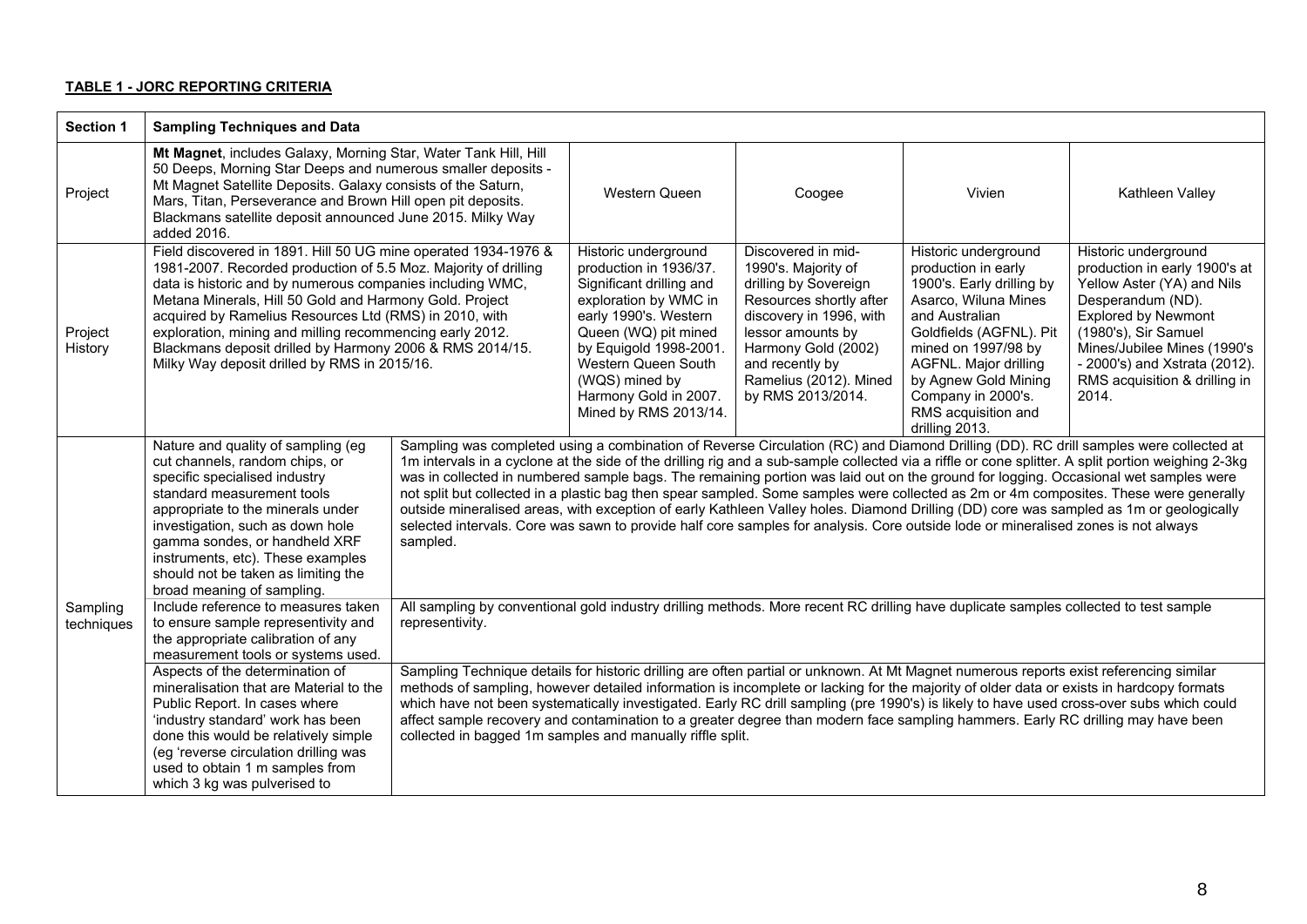|                                | produce a 30 g charge for fire<br>assay'). In other cases more<br>explanation may be required, such<br>as where there is coarse gold that<br>has inherent sampling problems.<br>Unusual commodities or<br>mineralisation types (eg submarine<br>nodules) may warrant disclosure of<br>detailed information.  |                                                                                                                                                                                                                                                                                                                                                                                                                                                                                                                                                                                                                                                                                                                                                                                                                                                                                                                                                                                                                                                                                                                                                                                                                                                                                                                                                                                                                                                                                                                                                                                                                |
|--------------------------------|--------------------------------------------------------------------------------------------------------------------------------------------------------------------------------------------------------------------------------------------------------------------------------------------------------------|----------------------------------------------------------------------------------------------------------------------------------------------------------------------------------------------------------------------------------------------------------------------------------------------------------------------------------------------------------------------------------------------------------------------------------------------------------------------------------------------------------------------------------------------------------------------------------------------------------------------------------------------------------------------------------------------------------------------------------------------------------------------------------------------------------------------------------------------------------------------------------------------------------------------------------------------------------------------------------------------------------------------------------------------------------------------------------------------------------------------------------------------------------------------------------------------------------------------------------------------------------------------------------------------------------------------------------------------------------------------------------------------------------------------------------------------------------------------------------------------------------------------------------------------------------------------------------------------------------------|
| Drilling<br>techniques         | Drill type (eg core, reverse<br>circulation, open-hole hammer,<br>rotary air blast, auger, Bangka,<br>sonic, etc) and details (eg core<br>diameter, triple or standard tube,<br>depth of diamond tails, face-<br>sampling bit or other type, whether<br>core is oriented and if so, by what<br>method, etc). | Mt Magnet & WQS: Recent (+2009): +1,000 RC and<br>Resource defined by<br>Drillholes for resource<br>Drillholes for resources<br>DD holes drilled by Ramelius, with majority as RC<br>140 RC holes and 2 DD<br>comprise 70 RC and<br>comprise 854 RC and 56<br>using face sampling bit. Diamond drilling (DD)<br>holes. RC used face<br>158 DD holes. DD<br>Diamond holes. DD<br>consists of NQ or HQ drill core. Most core not<br>sampling bit. 15 RC and<br>holes are NQ size and<br>drillholes include HQ and<br>orientated. Milky Way 2016 drilling added 96 RC<br>2 HQ diamond core<br>normally have RC<br>NQ core sizes. Core was not<br>holes and 2 DD holes to deposit. Old:<br>holes were drilled by<br>precollars. ≈80% of<br>orientated. The majority of<br>Exploration/resource database contains 74,000<br>RMS in 2012. Core not<br>drilling is post 2002.<br>drilling was completed by<br>holes, with around 23,000 RC and 5,000 DD. Not all<br>orientated. RAB and AC<br>Ramelius drilled 12<br>Jubilee Mines in 1992-96.<br>hole types recorded. Older RC holes may have used<br>Xstrata drilled 73 RC and 30<br>holes exist but are not<br>infill, geotechnical and<br>cross-over subs. Some RAB, AC or VAC holes may<br>exploratory DD holes (3<br>DD holes in 2012. RMS<br>used for estimation<br>x HQ3, 7 x NQ2) in<br>drilled 28 RC infill holes in<br>be included in shallow resource estimates (i.e.<br>2013. Core orientated<br>surficial laterites). Underground drilling includes<br>2014.<br>using EzyMark.<br>some smaller core sizes such as BQ and grade<br>control sludge holes. |
| Drill<br>sample                | Method of recording and assessing<br>core and chip sample recoveries and<br>results assessed.<br>Measures taken to maximise sample<br>recovery and ensure representative<br>nature of the samples.                                                                                                           | Core recovery has been logged for more recent drilling at Mt Magnet, Western Queen South, Kathleen Valley (post 2009) and Vivien (post<br>2002) and is generally excellent (≈100%). Minor wet intervals occur and can affect RC sample recovery. Chip sample recovery is generally<br>not logged. Voids relating to historic UG workings are logged as open or filled stope voids<br>Sample recovery at all deposits is generally excellent in weathered and fresh rocks. Recent drilling has utilised RC rigs of sufficient size<br>and air capacity to maximise recovery and provide dry chip samples.                                                                                                                                                                                                                                                                                                                                                                                                                                                                                                                                                                                                                                                                                                                                                                                                                                                                                                                                                                                                       |
| recovery                       | Whether a relationship exists<br>between sample recovery and grade<br>and whether sample bias may have<br>occurred due to preferential loss/gain<br>of fine/coarse material.                                                                                                                                 | No indication of sample bias is evident or has been established                                                                                                                                                                                                                                                                                                                                                                                                                                                                                                                                                                                                                                                                                                                                                                                                                                                                                                                                                                                                                                                                                                                                                                                                                                                                                                                                                                                                                                                                                                                                                |
| Logging                        | Whether core and chip samples<br>have been geologically and<br>geotechnically logged to a level of<br>detail to support appropriate Mineral<br>Resource estimation, mining studies<br>and metallurgical studies.                                                                                             | Recent drilling (+2009) has been logged for lithology, oxidation, alteration, veining and sulphides and all core is photographed and<br>unsampled core retained. Chip-trays were retained for RC precollars and holes. Older drilling generally has a minimum of lithology is<br>logged for +90% of holes, with varying degrees of other information. All projects have a number of holes drilled and logged specifically for<br>geotechnical purposes and the level of detail supports resource estimation, mining studies and metallurgical understanding.                                                                                                                                                                                                                                                                                                                                                                                                                                                                                                                                                                                                                                                                                                                                                                                                                                                                                                                                                                                                                                                   |
|                                | Whether logging is qualitative or<br>quantitative in nature. Core (or<br>costean, channel, etc) photography.<br>The total length and percentage of                                                                                                                                                           | Drillhole logging of RC chips & DD core is qualitative on visual recordings of rock forming minerals & estimates of mineral abundance.<br>Photography exists for recent (+2002) DD core exists for most deposits.<br>The entire length of drillholes are geologically logged                                                                                                                                                                                                                                                                                                                                                                                                                                                                                                                                                                                                                                                                                                                                                                                                                                                                                                                                                                                                                                                                                                                                                                                                                                                                                                                                   |
| Sub-<br>sampling<br>techniques | the relevant intersections logged.<br>If core, whether cut or sawn and<br>whether quarter, half or all core<br>taken.                                                                                                                                                                                        | Core holes are sawn and sampled as half core. Some 1/4 core sampling has occurred as checks. Older drilling details incomplete but<br>where available were similar. Old Mt Magnet core may have been hand split in some instances                                                                                                                                                                                                                                                                                                                                                                                                                                                                                                                                                                                                                                                                                                                                                                                                                                                                                                                                                                                                                                                                                                                                                                                                                                                                                                                                                                              |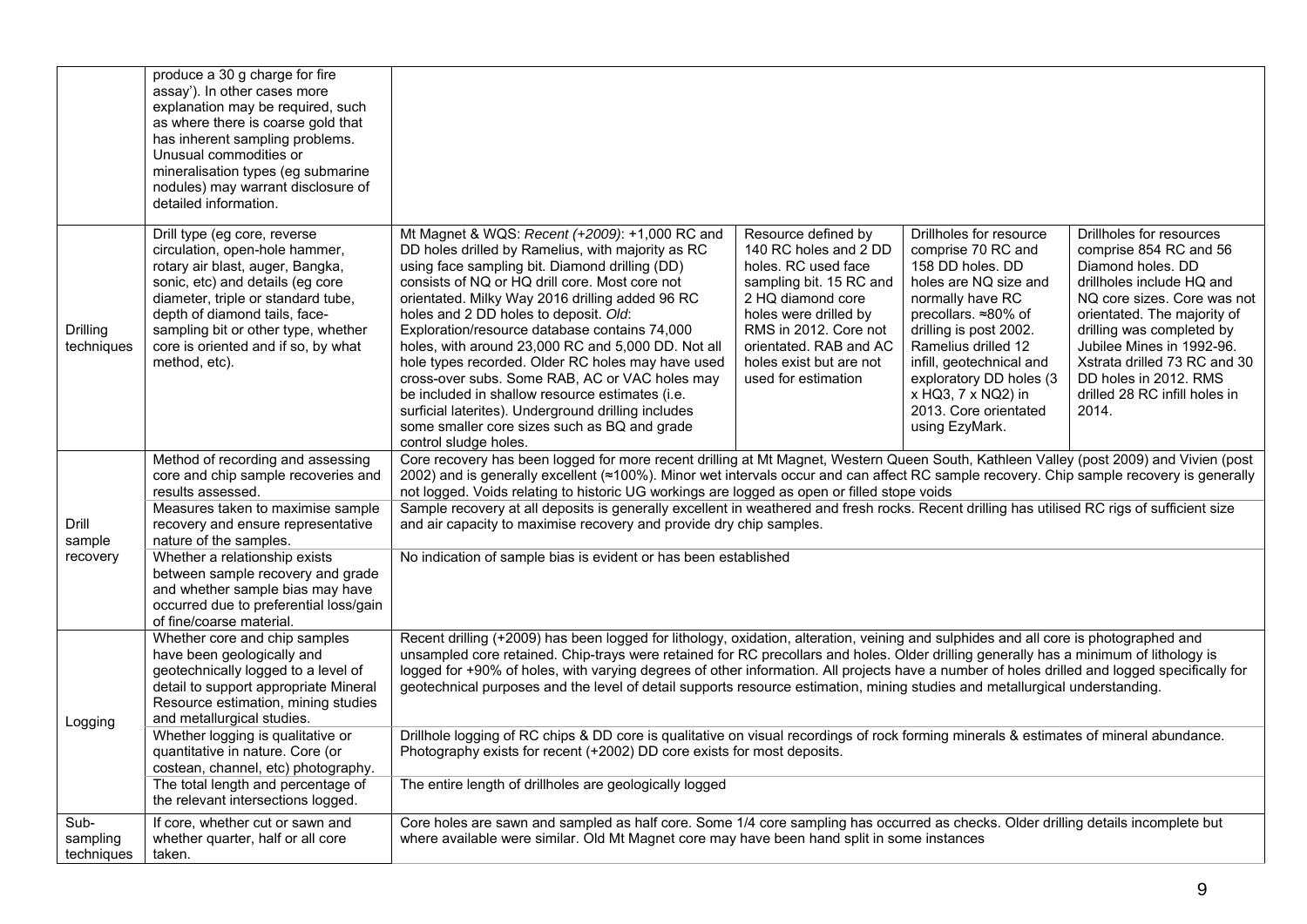| and<br>sample<br>preparation                           | If non-core, whether riffled, tube<br>sampled, rotary split, etc and<br>whether sampled wet or dry.                                                                                                                                                   | Recent RC holes sub-sampled by rig mounted cone or riffle splitter. Majority of old drilling details unknown. Kathleen Valley (KV) 90's<br>drilling collected in plastic bags and manually riffle split. Occasional wet samples spear sampled from plastic bags.                                                                                                                                                                                                                                                                                                                                                                                            |
|--------------------------------------------------------|-------------------------------------------------------------------------------------------------------------------------------------------------------------------------------------------------------------------------------------------------------|-------------------------------------------------------------------------------------------------------------------------------------------------------------------------------------------------------------------------------------------------------------------------------------------------------------------------------------------------------------------------------------------------------------------------------------------------------------------------------------------------------------------------------------------------------------------------------------------------------------------------------------------------------------|
|                                                        | For all sample types, the nature,<br>quality and appropriateness of the<br>sample preparation technique.                                                                                                                                              | Sub-sample methods appear appropriate for deposit and sample type using excepted industry practices.                                                                                                                                                                                                                                                                                                                                                                                                                                                                                                                                                        |
|                                                        | Quality control procedures adopted<br>for all sub-sampling stages to<br>maximise representivity of samples.                                                                                                                                           | Recent RC samples have field duplicate samples taken at regular intervals and compared. For older sampling reports exist referencing<br>similar methods, however detailed information is incomplete or lacking for the majority of older data or exists in hardcopy formats which<br>have not been systematically investigated.                                                                                                                                                                                                                                                                                                                             |
|                                                        | Measures taken to ensure that the<br>sampling is representative of the in<br>situ material collected, including for<br>instance results for field<br>duplicate/second-half sampling.                                                                  | All recent samples sub-sampled using accepted splitting techniques and have been delivered to laboratory for total preparation by<br>crushing and pulverisation, before being sub-sampled for analysis. For recent Mt Magnet (+2009) samples pill standards have been<br>frequently submitted testing sample preparation and homogenisation.                                                                                                                                                                                                                                                                                                                |
|                                                        | Whether sample sizes are<br>appropriate to the grain size of the<br>material being sampled.                                                                                                                                                           | Sample sizes are generally appropriate for grain size and material types being sampled, although nuggety gold exists at Vivien and<br>Kathleen Valley and smaller samples, i.e. half NQ core, may be less representative than larger RC samples.                                                                                                                                                                                                                                                                                                                                                                                                            |
|                                                        | The nature, quality and<br>appropriateness of the assaying and<br>laboratory procedures used and<br>whether the technique is considered<br>partial or total.                                                                                          | Recent assaying (+2002) has all been by commercial laboratories including ALS, SGS, KalAssay and Genalysis, typically by 40-50g Fire<br>Assay to measure total contained gold. Earlier assaying includes a number of techniques and laboratories and details are often incomplete<br>or unknown. 1990's assays at Kathleen Valley were typically by Aqua regia 25g, but mineralised zones re-assayed by 1kg BLARG<br>(Multilab - Leonora). Older Mt Magnet assays frequently use PAL assays conducted by site laboratories.                                                                                                                                 |
| Quality of<br>assay data<br>and<br>laboratory<br>tests | For geophysical tools,<br>spectrometers, handheld XRF<br>instruments, etc, the parameters<br>used in determining the analysis<br>including instrument make and<br>model, reading times, calibrations<br>factors applied and their derivation,<br>etc. | No field analyses of gold grades are completed. Quantitative analysis of the gold content and trace elements is undertaken in a controlled<br>laboratory environment.                                                                                                                                                                                                                                                                                                                                                                                                                                                                                       |
|                                                        | Nature of quality control procedures<br>adopted (e.g. standards, blanks,<br>duplicates, external laboratory<br>checks) and whether acceptable<br>levels of accuracy (ie lack of bias)<br>and precision have been<br>established.                      | Recent assaying (+2002) has had QAQC measures including certified reference standards, field duplicates, blank samples and umpire<br>laboratory check samples carried out for all deposits by the various companies and have shown acceptable levels of accuracy and<br>precision. For older data reports and tables exist, referencing similar QAQC methods, however detailed information is incomplete or<br>lacking for the majority of old data. 1990's Kathleen Valley samples lack blanks and standards, but have frequent repeat assays using<br>BLARG or SFA and a reasonable number of interlab check assays (Genalysis) carried out and compared. |
|                                                        | The verification of significant<br>intersections by either independent<br>or alternative company personnel                                                                                                                                            | The Competent person has verified significant intersections of recent RMS drilling during the resource modelling process                                                                                                                                                                                                                                                                                                                                                                                                                                                                                                                                    |
| Verification<br>of                                     | The use of twinned holes                                                                                                                                                                                                                              | In most projects holes were not twinned deliberately, but there are frequent holes that are effectively twinned by varied drill angles and<br>hole density. All significant projects have holes drilled more recently as a check of older drilling data.                                                                                                                                                                                                                                                                                                                                                                                                    |
| sampling<br>and<br>assaying                            | Documentation of primary data, data<br>entry procedures, data verification,<br>data storage (physical and<br>electronic) protocols.                                                                                                                   | Recent (+2002) data was captured using logging software (i.e. Field Marshall) and transferred to a central databases (i.e. SQL). Assay<br>results are loaded electronically. All drillhole data is visually validated prior to resource modelling. For old data detailed information for<br>verification of sampling and assaying is generally not available. In some cases i.e. Kathleen Valley, hardcopy data is available and checks<br>have been conducted to verify original and electronic datasets.                                                                                                                                                  |
|                                                        | Discuss any adjustment to assay data                                                                                                                                                                                                                  | No adjustment of assay data                                                                                                                                                                                                                                                                                                                                                                                                                                                                                                                                                                                                                                 |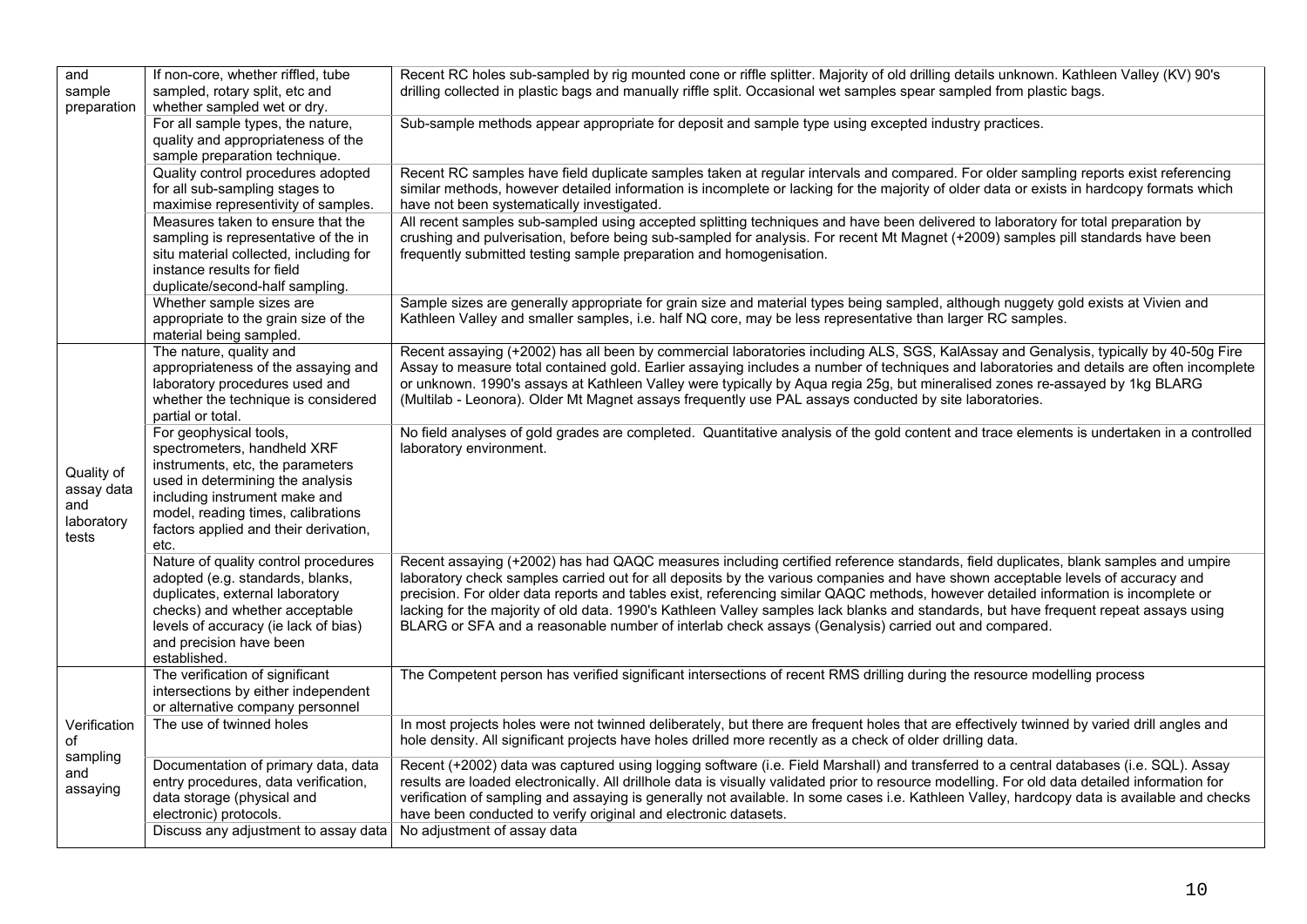| Location of<br>data points                                          | Accuracy and quality of surveys<br>used to locate drill holes (collar and<br>down-hole surveys), trenches, mine<br>workings and other locations used in<br>Mineral Resource estimation.<br>Specification of the grid system                                                      | Recent (+2002) collars have been surveyed by DGPS instruments or by mine site surveyors to sub-metre accuracy. RMS holes drilled at<br>Mt Magnet, WQS and Vivien were downhole surveyed using electronic camera or gyroscopic survey tools. Old: Collar survey method is<br>not recorded for all old holes, however at Mt Magnet and Vivien mine site surveyors were available and used. At Kathleen Valley older<br>holes were frequently planned to a pegged survey grid and drilled on the grid to +/- 1-2m accuracy. Downhole surveys not available for all<br>older drilling, notably vertical RC drilling at Coogee and Kathleen Valley. If present, downhole survey method frequently unknown.<br>Local grids have been used for resource modelling of all deposits. Holes may have been picked up in local grid or MGA94 and then |                                                                                                                                                                                                                                            |                                                                                                                                                                                                                                                                                            |                                                                                                                                                                                                                                                     |                                                                                                                                                                                                                                                       |  |  |  |
|---------------------------------------------------------------------|----------------------------------------------------------------------------------------------------------------------------------------------------------------------------------------------------------------------------------------------------------------------------------|-------------------------------------------------------------------------------------------------------------------------------------------------------------------------------------------------------------------------------------------------------------------------------------------------------------------------------------------------------------------------------------------------------------------------------------------------------------------------------------------------------------------------------------------------------------------------------------------------------------------------------------------------------------------------------------------------------------------------------------------------------------------------------------------------------------------------------------------|--------------------------------------------------------------------------------------------------------------------------------------------------------------------------------------------------------------------------------------------|--------------------------------------------------------------------------------------------------------------------------------------------------------------------------------------------------------------------------------------------------------------------------------------------|-----------------------------------------------------------------------------------------------------------------------------------------------------------------------------------------------------------------------------------------------------|-------------------------------------------------------------------------------------------------------------------------------------------------------------------------------------------------------------------------------------------------------|--|--|--|
|                                                                     | used.<br>Quality and adequacy of topographic                                                                                                                                                                                                                                     |                                                                                                                                                                                                                                                                                                                                                                                                                                                                                                                                                                                                                                                                                                                                                                                                                                           | translated. Original survey coordinates are retained.<br>Quality topographic surfaces have been generated more recently from aerial photogrammetry or detailed surveys. Some older drillhole RL                                            |                                                                                                                                                                                                                                                                                            |                                                                                                                                                                                                                                                     |                                                                                                                                                                                                                                                       |  |  |  |
| Data<br>spacing<br>and<br>distribution                              | control.<br>Data spacing for reporting of<br><b>Exploration Results.</b>                                                                                                                                                                                                         | data has been adjusted to match accurate topography<br>The majority of Mt<br>Magnet deposits are<br>drilled on a 25m based<br>sections and frequently<br>closed to 12.5m. On<br>section spacing is<br>generally 20-50m, with<br>spacing generally closer<br>near surface and wider at<br>depth. Some deposits are<br>drilled on 20m section<br>spacings.                                                                                                                                                                                                                                                                                                                                                                                                                                                                                  | WQS resource holes on<br>25m sections with<br>variable 10-50m on<br>section spacing.                                                                                                                                                       | Majority of Coogee<br>drilling is 25m section<br>by 10m on section<br>spacing, with some infill<br>to 5m on lines in core<br>high grade zones<br>and/or selected 12.5m<br>sections.                                                                                                        | Vivien drilling pattern<br>generally on 25m<br>sections and 10-30m<br>eastings.                                                                                                                                                                     | KV drilling pattern generally<br>on 25m sections and 10-<br>20m eastings and frequently<br>closer.                                                                                                                                                    |  |  |  |
|                                                                     | Whether the data spacing and<br>distribution is sufficient to establish<br>the degree of geological and grade<br>continuity appropriate for the Mineral<br>Resource and Ore Reserve<br>estimation procedure(s) and<br>classifications applied.<br>Whether sample compositing has | pits can be difficult. High density grade control datasets have been incorporated for some deposits, i.e. Milky Way<br>RC: Vast majority of samples are 1m with minor 2 or 4m composites, generally outside mineralised areas. Diamond: 1m samples or                                                                                                                                                                                                                                                                                                                                                                                                                                                                                                                                                                                     |                                                                                                                                                                                                                                            |                                                                                                                                                                                                                                                                                            |                                                                                                                                                                                                                                                     | Data spacing is appropriate to defining deposits and estimation process. Achieveing regular spacing immediately under previously mined                                                                                                                |  |  |  |
|                                                                     | been applied.                                                                                                                                                                                                                                                                    | geologically defined 0.3 - 1.5m samples. All data composited to 1m lengths for resource calculations.                                                                                                                                                                                                                                                                                                                                                                                                                                                                                                                                                                                                                                                                                                                                     |                                                                                                                                                                                                                                            |                                                                                                                                                                                                                                                                                            |                                                                                                                                                                                                                                                     |                                                                                                                                                                                                                                                       |  |  |  |
| Orientation<br>of data in<br>relation to<br>geological<br>structure | Whether the orientation of sampling<br>achieves unbiased sampling of<br>possible structures and the extent to<br>which this is known, considering the<br>deposit type.                                                                                                           | Orientation of geological<br>structure and deposit<br>geometry is varied at Mt<br>Magnet. Intercept angles<br>are usually orthogonal or<br>high-angle to stratigraphy<br>and vary to suit individual<br>deposits. Mineralisation is<br>frequently complex with<br>structurally controlled<br>stratigraphic and cross-<br>cutting sub-vertical<br>trends. Drillhole dip<br>angles are generally at a<br>moderate to high angle to<br>steeply dipping<br>stratigraphy and<br>mineralisation.                                                                                                                                                                                                                                                                                                                                                | Drillholes are orientated<br>orthogonal to the<br>geological and<br>mineralised trend.<br>Intercept angles are<br>moderate to high angle.<br>Typically as -60° east<br>dipping holes drilling a<br>steeply -80° west<br>dipping lode zone. | Drillholes are orientated<br>orthogonal to the<br>geological and<br>mineralised trend.<br>Intercept angles are at<br>a high angle and close<br>to true width. Most<br>holes are vertical drilling<br>a shallow -30° west<br>dipping lode zone. New<br>RMS drilling is -60° to<br>the east. | Drillholes are orientated<br>orthogonal to the<br>geological and<br>mineralised trend.<br>Intercept angles are at<br>a moderate to high<br>angle to the lode.<br>Typically as -60° NW<br>dipping holes drilling a -<br>75° SE dipping lode<br>zone. | Drillholes are orientated<br>orthogonal to the geological<br>and mineralised trend.<br>Intercept angles are at a<br>high angle to the lode.<br>Typically as -60° E dipping<br>or vertical holes drilling a flat<br>to shallow W dipping lode<br>zone. |  |  |  |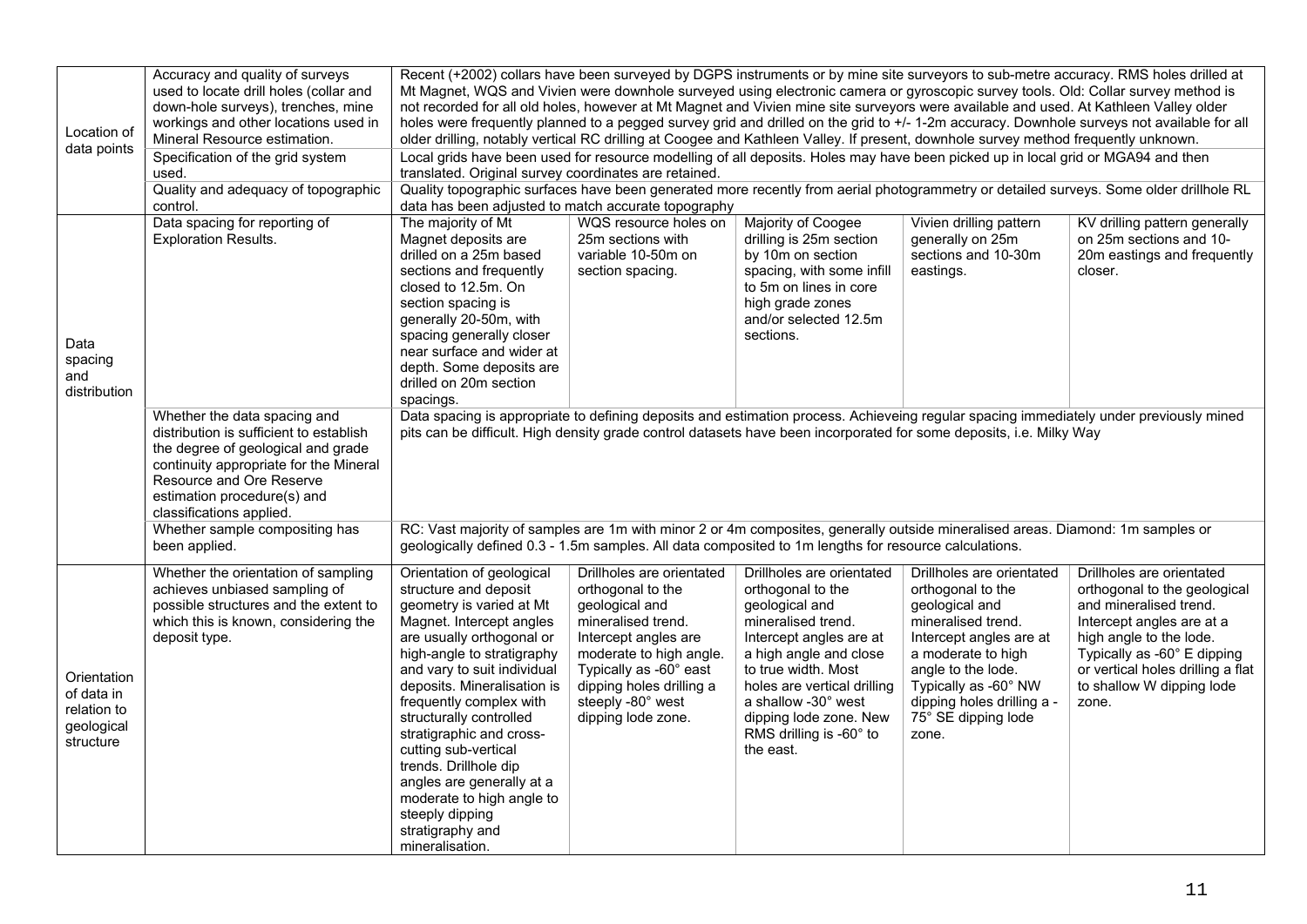|                      | If the relationship between the<br>drilling orientation and the orientation<br>of key mineralised structures is<br>considered to have introduced a<br>sampling bias, this should be<br>assessed and reported if material. | No bias considered present for all deposits. At Mt Magnet, potential for orientation bias for some individual holes exists, but no bias is<br>believed evident at deposit scales.                                                                                                                               |
|----------------------|---------------------------------------------------------------------------------------------------------------------------------------------------------------------------------------------------------------------------|-----------------------------------------------------------------------------------------------------------------------------------------------------------------------------------------------------------------------------------------------------------------------------------------------------------------|
| Sample<br>security   | The measures taken to ensure<br>sample security.                                                                                                                                                                          | Recent: All samples have been collected by Ramelius geological staff. Samples are transported to the laboratory by commercial transport<br>companies. The laboratory receipts received samples against the sample dispatch documents and issues a reconciliation report for every<br>sample batch. Old: unknown |
| Audits or<br>reviews | The results of any audits or reviews<br>of sampling techniques and data.                                                                                                                                                  | No external audits or reviews of sampling techniques and data collection have been undertaken.                                                                                                                                                                                                                  |

| <b>Section 2</b>                                 | <b>Reporting of Exploration Results</b>                                                                                                                                                                                                                                                              |                                                                                                                                                                                                                                                                                                                                                                                                                                                                                                                                                                                      |                                                                        |                                                                               |                                                                       |                                                                                                  |
|--------------------------------------------------|------------------------------------------------------------------------------------------------------------------------------------------------------------------------------------------------------------------------------------------------------------------------------------------------------|--------------------------------------------------------------------------------------------------------------------------------------------------------------------------------------------------------------------------------------------------------------------------------------------------------------------------------------------------------------------------------------------------------------------------------------------------------------------------------------------------------------------------------------------------------------------------------------|------------------------------------------------------------------------|-------------------------------------------------------------------------------|-----------------------------------------------------------------------|--------------------------------------------------------------------------------------------------|
| Mineral<br>tenement and<br>land tenure<br>status | Type, reference name/number,<br>location and ownership including<br>agreements or material issues<br>with third parties such as joint<br>ventures, partnerships, overriding<br>royalties, native title interests,<br>historical sites, wilderness or<br>national park and environmental<br>settings. | Mt Magnet resources<br>and reserves fall within<br>the contiguous Mt<br>Magnet tenement group.<br>Consists of 62 Mining<br>Leases and 6<br>Prospecting leases 100%<br>owned by Mt Magnet<br>Gold Pty Ltd, a wholly<br>owned subsidiary of<br>Ramelius Resources Ltd.                                                                                                                                                                                                                                                                                                                 | WQS falls within<br>M59/208 owned 100%<br>by Mt Magnet Gold Pty<br>Ltd | Coogee falls within<br>M26/477 owned 100%<br><b>Ramelius Resources</b><br>Ltd | Vivien falls within<br>M36/34 owned 100%<br>Ramelius Resources<br>Ltd | Kathleen Valley mineral<br>resources fall within M36/375<br>owned 100% Ramelius<br>Resources Ltd |
|                                                  | The security of the tenure held at<br>the time of reporting along with<br>any known impediments to<br>obtaining a licence to operate in<br>the area.                                                                                                                                                 | Operating mine site. No<br>known impediments.                                                                                                                                                                                                                                                                                                                                                                                                                                                                                                                                        | Recently operating<br>mine site. No known<br>impediments.              | Recently operating<br>mine site. No known<br>impediments.                     | Operating minesite as<br>of May 2015.                                 | Operating minesite as of May<br>2015.                                                            |
| Exploration<br>done by other<br>parties          | Acknowledgment and appraisal of<br>exploration by other parties.                                                                                                                                                                                                                                     | In all deposits a large proportion of exploration work has been carried out by previous owners. i.e. Mt Magnet - WMC, Metana Minerals,<br>Hill 50 Gold and Harmony Gold. Western Queen South - WMC, Equigold, Harmony Gold. Coogee - Sovereign Gold, Harmony Gold.<br>Vivien - Asarco, Wiluna Mines, Australian Goldfields and Agnew Gold Mining Company. Kathleen Valley - Newmont, Sir Samuel<br>Mines/Jubilee Mines and Xstrata. Work includes geological interpretation, soil sampling, exploration and resource drilling, geophysical<br>surveys, data collation and modelling. |                                                                        |                                                                               |                                                                       |                                                                                                  |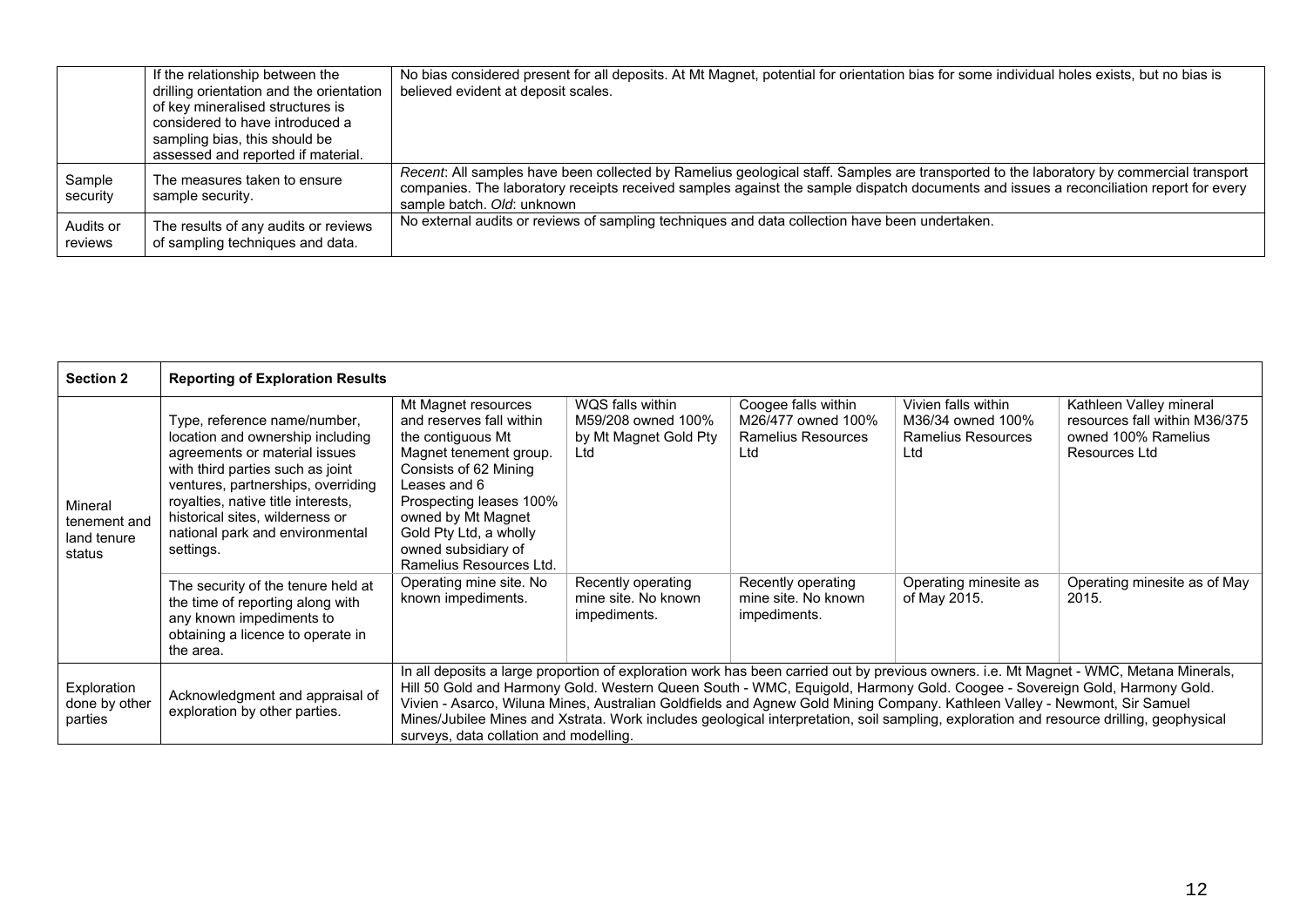| Geology                   | Deposit type, geological setting<br>and style of mineralisation                                                                                                                                                                                                                                                                                                                                                                                           | Archaean gold<br>mineralisation.<br>Mineralisation is<br>principally hosted within<br><b>Banded Iron Formations</b><br>(BIF) where gold is<br>spatially associated with<br>NE trending faults and<br>associated with pyrrhotite<br>or pyrite mineralisation.<br>Additionally gold is<br>commonly found in late<br>stage felsic intrusives or<br>structurally controlled<br>zones which cross-cut<br>stratigraphy on NE trend.<br>Interpretation for Mt<br>Magnet resources is<br>based on a long-history<br>of exploration, open-pit<br>and underground mining.<br>Numerous geological<br>interpretations, pit fact<br>maps and reports exist<br>and almost all resources<br>have been previously<br>mined | Archaean gold<br>mineralisation. The<br>WQ, WQ central and<br>WQ south zones are<br>hosted by steeply<br>dipping mafic -<br>ultramafic greenstone<br>stratigraphy.<br>Mineralisation occurs<br>as within a steeply<br>dipping, NNW trending<br>foliated mafic<br>lode/shear zone<br>displaying silica veining<br>and alteration, and<br>disseminated pyrite.<br>The lode sits adjacent<br>to an ultramafic<br>contact. | Coogee is hosted by a<br>felsic dacitic and<br>rhyolitic units.<br>Mineralisation is hosted<br>within a shallow (-30°)<br>west dipping lode/shear<br>zone. Pit exposures<br>show the lode zone to<br>be associated with<br>sericite-chlorite<br>alteration, coarse<br>pyrite-hematite<br>mineralisation and<br>foliation. It is<br>interpreted as a<br>Archaean structurally<br>hosted lode gold<br>deposit possibly<br>occurring on a<br>sedimentary layer<br>within the volcanic<br>sequence. High grade<br>zones occur as SE<br>plunging shoots within<br>the shear. | Vivien is a typical<br>orogenic structurally<br>controlled Archaean<br>gold lode system. It is a<br>steeply dipping narrow<br>quartz vein hosted<br>within a dolerite/gabbro<br>unit. It has strong<br>geological continuity<br>and is well understood<br>from diamond drill core<br>and historic mining and<br>investigation.<br>Mineralisation is related<br>to a secondary phase<br>of quartz veining with<br>associated sulphide<br>mineralisation. Vein<br>width may relate to<br>flexures in the lode and<br>current interpretation is<br>that several higher<br>grade shoots plunge<br>shallowly to the NE<br>within the overall lode. | Kathleen Valley deposits are<br>orogenic structurally<br>controlled Archaean gold lode<br>systems. The mineralisation<br>is generally controlled by a W<br>dipping N/S trending fault<br>contact between the Jones<br>Creek Conglomerate and<br>underlying ultramafic units.<br>Gold occurs in flat lying silica-<br>biotite-pyrite altered lodes<br>hosted by the Conglomerate<br>just above the fault contact.<br>The Mossbecker deposit, for<br>example, extends over 350m<br>strike and consists of 1 - 2<br>main sub-horizontal lodes. |
|---------------------------|-----------------------------------------------------------------------------------------------------------------------------------------------------------------------------------------------------------------------------------------------------------------------------------------------------------------------------------------------------------------------------------------------------------------------------------------------------------|------------------------------------------------------------------------------------------------------------------------------------------------------------------------------------------------------------------------------------------------------------------------------------------------------------------------------------------------------------------------------------------------------------------------------------------------------------------------------------------------------------------------------------------------------------------------------------------------------------------------------------------------------------------------------------------------------------|------------------------------------------------------------------------------------------------------------------------------------------------------------------------------------------------------------------------------------------------------------------------------------------------------------------------------------------------------------------------------------------------------------------------|-------------------------------------------------------------------------------------------------------------------------------------------------------------------------------------------------------------------------------------------------------------------------------------------------------------------------------------------------------------------------------------------------------------------------------------------------------------------------------------------------------------------------------------------------------------------------|-----------------------------------------------------------------------------------------------------------------------------------------------------------------------------------------------------------------------------------------------------------------------------------------------------------------------------------------------------------------------------------------------------------------------------------------------------------------------------------------------------------------------------------------------------------------------------------------------------------------------------------------------|---------------------------------------------------------------------------------------------------------------------------------------------------------------------------------------------------------------------------------------------------------------------------------------------------------------------------------------------------------------------------------------------------------------------------------------------------------------------------------------------------------------------------------------------|
| Drill hole<br>information | A summary of all information<br>material to the understanding of<br>the exploration results including a<br>tabulation of the following<br>information for all Material drill<br>holes;<br>- easting and northing of the drill<br>hole collar<br>- elevation or RL (Reduced Level -<br>elevation above sea level in<br>metres) of the drill hole collar<br>- dip and azimuth of the hole<br>- down hole length and<br>interception depth<br>- hole length. | drilling is too numerous to list. Representative deposit views are attached.                                                                                                                                                                                                                                                                                                                                                                                                                                                                                                                                                                                                                               |                                                                                                                                                                                                                                                                                                                                                                                                                        |                                                                                                                                                                                                                                                                                                                                                                                                                                                                                                                                                                         |                                                                                                                                                                                                                                                                                                                                                                                                                                                                                                                                                                                                                                               | No detailed tabulation of drilling is given. New material drilling has generally been reported in separate exploration releases and historic                                                                                                                                                                                                                                                                                                                                                                                                |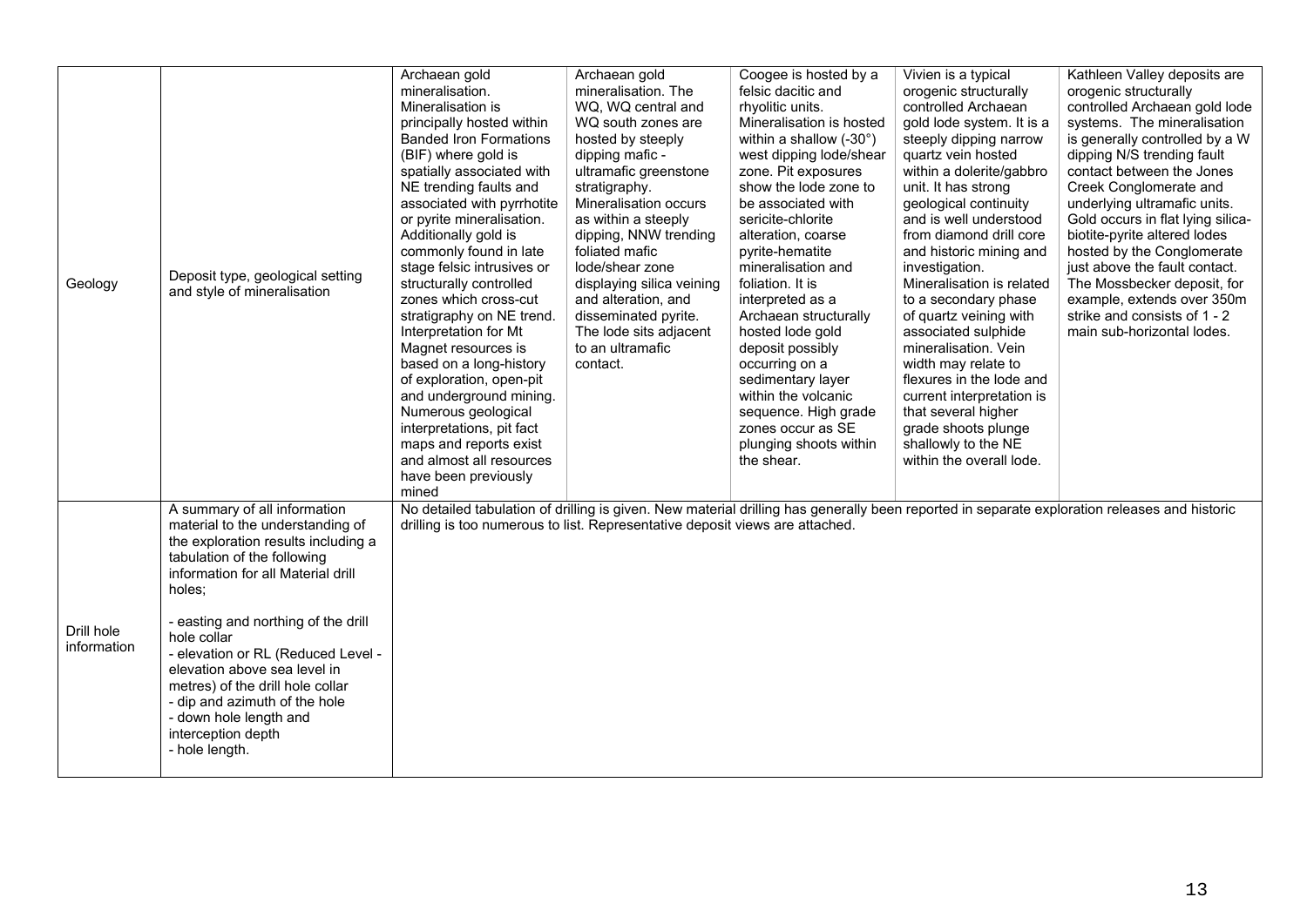|                                                                                 | If the exclusion of this information<br>is justified on the basis that the<br>information is not Material and this<br>exclusion does not detract from<br>the understanding of the report,<br>the Competent Person should<br>clearly explain why this is the<br>case.                                                                                                                                        | This report relates to resources and reserves based on existing drillhole datasets. No new exploration results are reported. All previous<br>RMS significant new drilling results have been previously reported.                                                    |
|---------------------------------------------------------------------------------|-------------------------------------------------------------------------------------------------------------------------------------------------------------------------------------------------------------------------------------------------------------------------------------------------------------------------------------------------------------------------------------------------------------|---------------------------------------------------------------------------------------------------------------------------------------------------------------------------------------------------------------------------------------------------------------------|
|                                                                                 | In reporting Exploration Results,<br>weighting averaging techniques,<br>maximum and/or minimum grade<br>truncations (eg cutting of high<br>grades) and cut-off grades are<br>usually Material and should be<br>stated.                                                                                                                                                                                      | No exploration results are reported. Intercepts used in resource modelling are typically defined by cut-off and/or geological interpretation.<br>Lower cut-off varies from 0.5 to 2 g/t based on deposit style and whether open pit or underground mining scenario. |
| Data<br>aggregation<br>methods                                                  | Where aggregate intercepts<br>incorporate short lengths of high<br>grade results and longer lengths<br>of low grade results, the<br>procedure used for such<br>aggregation should be stated and<br>some typical examples of such<br>aggregations should be shown in<br>detail.                                                                                                                              | Vivien is example of highly mixed grade population with all quartz vein material modelled as lode zone, but erratic and nuggety gold grade<br>values (frequently below nominal cut-off)                                                                             |
|                                                                                 | The assumptions used for any<br>reporting of metal equivalent<br>values should be clearly stated.                                                                                                                                                                                                                                                                                                           | No metal equivalents, gold only                                                                                                                                                                                                                                     |
| Relationship<br>between<br>mineralisation<br>widths and<br>intercept<br>lengths | These relationships are<br>particularly important in the<br>reporting of Exploration Results.<br>If the geometry of the<br>mineralisation with respect to the<br>drill hole angle is known, its nature<br>should be reported<br>If it is not known and only the<br>down hole lengths are reported,<br>there should be a clear statement<br>to this effect (eg 'down hole<br>length, true width not known'). | No exploration intercepts reported. Mineralisation widths are effectively constrained by interpretation and modelling process                                                                                                                                       |
| Diagrams                                                                        | Appropriate maps and sections<br>(with scales) and tabulations of<br>intercepts should be included for<br>any significant discovery being<br>reported These should include,<br>but not be limited to a plan view of<br>drill hole collar locations and<br>appropriate sectional views.                                                                                                                      | Appropriate deposit views have been included in the body of this report                                                                                                                                                                                             |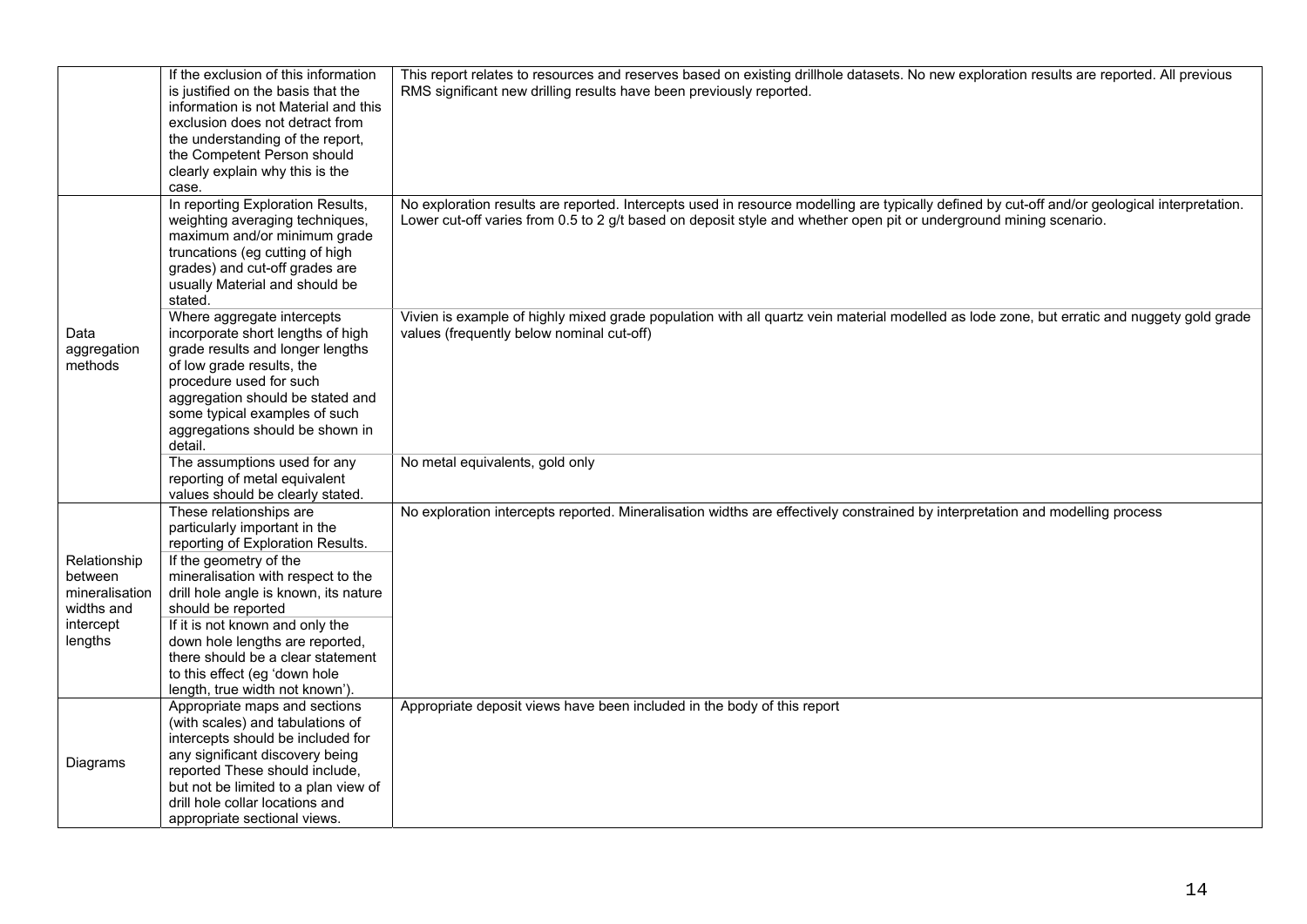| Balanced<br>reporting                       | Where comprehensive reporting of<br>all Exploration Results is not<br>practicable, representative<br>reporting of both low and high<br>grades and/or widths should be<br>practiced to avoid misleading<br>reporting of Exploration Results.                                                                                                                                                                               | No exploration intercepts reported                                                                                                                                                                                                                                                                                |
|---------------------------------------------|---------------------------------------------------------------------------------------------------------------------------------------------------------------------------------------------------------------------------------------------------------------------------------------------------------------------------------------------------------------------------------------------------------------------------|-------------------------------------------------------------------------------------------------------------------------------------------------------------------------------------------------------------------------------------------------------------------------------------------------------------------|
| Other<br>substantive<br>exploration<br>data | Other exploration data, if<br>meaningful and material, should<br>be reported including (but not<br>limited to): geological<br>observations; geophysical survey<br>results; geochemical survey<br>results; bulk samples - size and<br>method of treatment; metallurgical<br>test results; bulk density,<br>groundwater, geotechnical and<br>rock characteristics; potential<br>deleterious or contaminating<br>substances. | All deposits have had some degree of additional sampling or testwork in regard to geotechnical investigation, geochemical<br>characterisation, metallurgical testwork and density measurement, usually on specific selected diamond core holes. Other exploration<br>data is not material to resource estimation. |
| Further work                                | The nature and scale of planned<br>further work (eg tests for lateral<br>extensions or depth extensions or<br>large-scale step-out drilling).<br>Diagrams clearly highlighting the<br>areas of possible extensions,<br>including the main geological<br>interpretations and future drilling<br>areas, provided this information is<br>not commercially sensitive.                                                         | Further work will consist of selected infill or extensional drilling on material projects likely to convert to reserves and extend mine life.<br>Examples Vivien depth extensions and a number of Mt Magnet open pit deposits.<br>Further work mainly comprises of infill drilling and no diagrams are attached   |

| <b>Section 3</b>      | <b>Estimation and Reporting of Mineral Resources</b>                                                                                                                                                                                               |                                                                                                                                                                                                                                                                                                                                                                                                                                                                                                                                                                                                                                                                                                                                                                                                                                                                                                                                                                                                                                                                                                                          |
|-----------------------|----------------------------------------------------------------------------------------------------------------------------------------------------------------------------------------------------------------------------------------------------|--------------------------------------------------------------------------------------------------------------------------------------------------------------------------------------------------------------------------------------------------------------------------------------------------------------------------------------------------------------------------------------------------------------------------------------------------------------------------------------------------------------------------------------------------------------------------------------------------------------------------------------------------------------------------------------------------------------------------------------------------------------------------------------------------------------------------------------------------------------------------------------------------------------------------------------------------------------------------------------------------------------------------------------------------------------------------------------------------------------------------|
| Database<br>integrity | Measures taken to ensure that<br>data has not been corrupted by,<br>for example, transcription or<br>keying errors, between its initial<br>collection and its use for Mineral<br>Resource estimation purposes.<br>Data validation procedures used. | Recent (+2002): Ramelius employs an SQL central database using Datashed information management software. User access to the<br>database is regulated by specific user permissions. Only specific users can overwrite data. Data collection uses Field Marshall software<br>with fixed templates and lookup tables for collecting field data electronically. A number of validation checks occur upon data upload to the<br>main database. Recent data from Vivien (AGMC) & Kathleen Valley (Xstrata) has employed similar measures. Old: The majority of data<br>has been inherited as SQL or access databases and integrity measures is largely unknown. Numerous old resource reports list previous<br>validation exercises, however new checks have not been undertaken.<br>Validation checks include electronic checks for missing assays and geology intervals, overlapping intervals, duplicate assays, EOH depth,<br>hole collar elevations and assay value detection limits, negative and zero values. Some historic data, notably Kathleen Valley, has been<br>checked against hardcopy logs and assay reports. |
| Site visits           | Comment on any site visits<br>undertaken by the Competent<br>Person and the outcome of those<br>visits                                                                                                                                             | The Competent Person is a full time employee of Ramelius Resources Ltd and has made multiple site visits to all deposits. Visits<br>confirmed understanding of deposits and datasets                                                                                                                                                                                                                                                                                                                                                                                                                                                                                                                                                                                                                                                                                                                                                                                                                                                                                                                                     |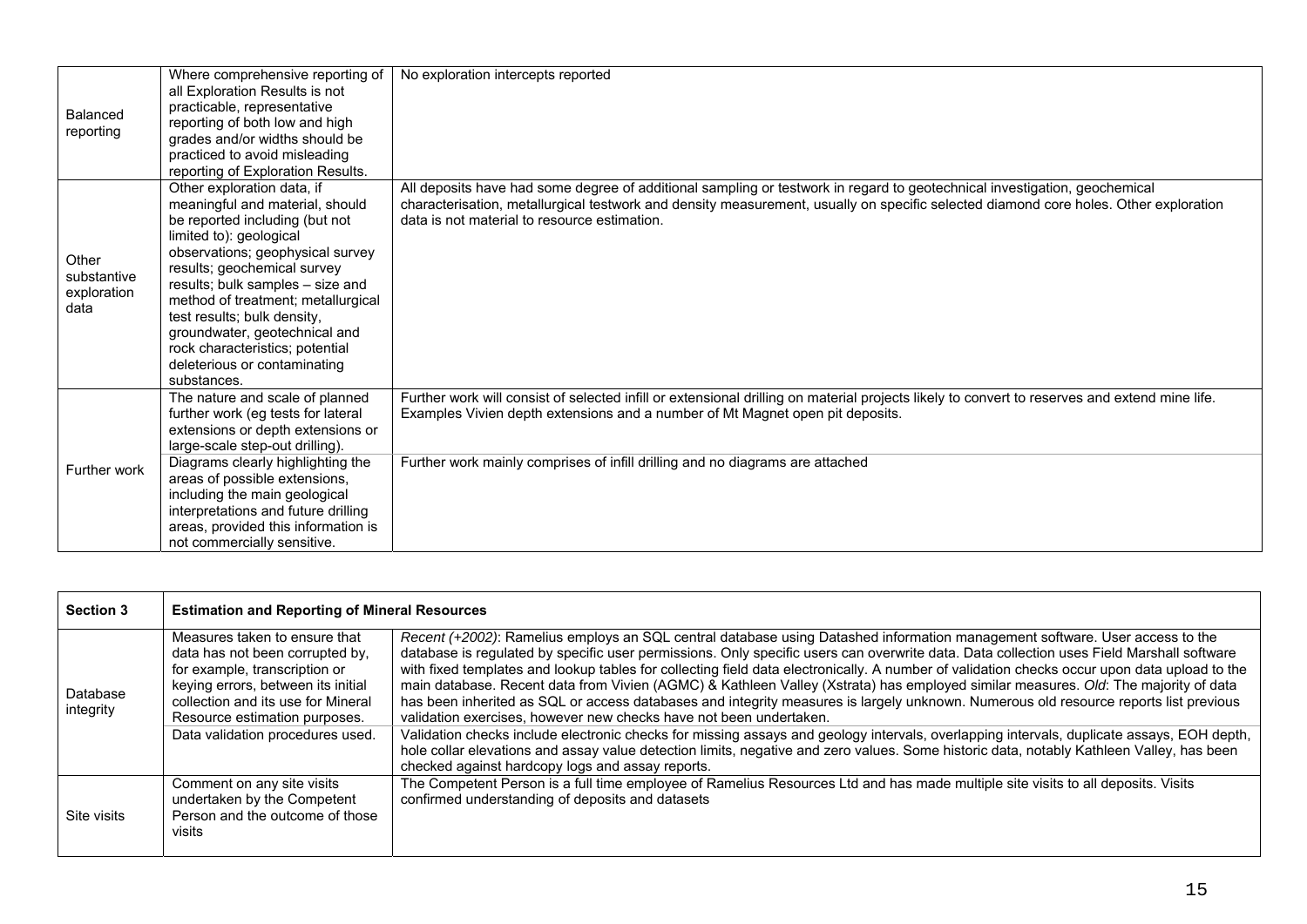|                   | If no site visits have been<br>undertaken indicate why this is<br>the case.                                                                                                                                   | Multiple site visits made to all deposits                                                                                                                                                                                                                                                                                                                                                                                                                                                                                                                                                                                                                                                                                                                                                                                                                                                                                                                                                        |                                                                                                                                                                                                                                                                                    |                                                                                                                                                                                                                                                                                         |                                                                                                                                                                                                             |                                                                                                                                                                                                                                                                                                        |  |
|-------------------|---------------------------------------------------------------------------------------------------------------------------------------------------------------------------------------------------------------|--------------------------------------------------------------------------------------------------------------------------------------------------------------------------------------------------------------------------------------------------------------------------------------------------------------------------------------------------------------------------------------------------------------------------------------------------------------------------------------------------------------------------------------------------------------------------------------------------------------------------------------------------------------------------------------------------------------------------------------------------------------------------------------------------------------------------------------------------------------------------------------------------------------------------------------------------------------------------------------------------|------------------------------------------------------------------------------------------------------------------------------------------------------------------------------------------------------------------------------------------------------------------------------------|-----------------------------------------------------------------------------------------------------------------------------------------------------------------------------------------------------------------------------------------------------------------------------------------|-------------------------------------------------------------------------------------------------------------------------------------------------------------------------------------------------------------|--------------------------------------------------------------------------------------------------------------------------------------------------------------------------------------------------------------------------------------------------------------------------------------------------------|--|
|                   | Confidence in (or conversely, the<br>uncertainty of) the geological<br>interpretation of the mineral<br>deposit.                                                                                              | Confidence in the geological interpretation of the deposits is high. All deposits have had a significant history of exploration or recent<br>mining (except Kathleen Valley & Blackmans). Geological interpretations have been formulated over many years and multiple drilling<br>campaigns.                                                                                                                                                                                                                                                                                                                                                                                                                                                                                                                                                                                                                                                                                                    |                                                                                                                                                                                                                                                                                    |                                                                                                                                                                                                                                                                                         |                                                                                                                                                                                                             |                                                                                                                                                                                                                                                                                                        |  |
|                   | Nature of the data used and of<br>any assumptions made.                                                                                                                                                       |                                                                                                                                                                                                                                                                                                                                                                                                                                                                                                                                                                                                                                                                                                                                                                                                                                                                                                                                                                                                  | Numerous geological interpretations, pit or underground maps and reports exist and almost all resources have been previously mined to<br>some degree. Drillhole geological logging and mapping data is primary information used to interpret geological and structural wireframes. |                                                                                                                                                                                                                                                                                         |                                                                                                                                                                                                             |                                                                                                                                                                                                                                                                                                        |  |
| Geological        | The effect, if any, of alternative<br>interpretations on Mineral<br>Resource estimation.                                                                                                                      |                                                                                                                                                                                                                                                                                                                                                                                                                                                                                                                                                                                                                                                                                                                                                                                                                                                                                                                                                                                                  | No alternate interpretations have been considered necessary                                                                                                                                                                                                                        |                                                                                                                                                                                                                                                                                         |                                                                                                                                                                                                             |                                                                                                                                                                                                                                                                                                        |  |
| interpretation    | The use of geology in guiding and<br>controlling Mineral Resource<br>estimation.                                                                                                                              | At Mt Magnet mineralisation is principally hosted within Banded Iron Formations (BIF) where gold is spatially associated with NE trending<br>faults and associated with pyrrhotite and pyrite mineralisation. Additionally gold is commonly found in late stage felsic intrusives which<br>cross-cut stratigraphy in NE trend. For resource modelling the geology has generally been interpreted first followed by a separate<br>interpretation of mineralisation envelopes. At Coogee mineralisation is hosted within a shallow (-30°) west dipping silica-pyrite lode zone<br>within felsic volcanic units. At Vivien mineralisation is hosted by a steeply dipping quartz vein within a dolerite host unit and strongly<br>associated with sulphide mineralisation within the vein. At Kathleen Valley mineralisation sits in sub-horizontal silica-biotite-pyrite altered<br>lodes within a granitic conglomerate unit just above shallow dipping fault contact with underlying ultramafics. |                                                                                                                                                                                                                                                                                    |                                                                                                                                                                                                                                                                                         |                                                                                                                                                                                                             |                                                                                                                                                                                                                                                                                                        |  |
|                   | The factors affecting continuity<br>both of grade and geology.                                                                                                                                                |                                                                                                                                                                                                                                                                                                                                                                                                                                                                                                                                                                                                                                                                                                                                                                                                                                                                                                                                                                                                  | Continuity is affected by geological extents and mineralisation as currently defined by drilling                                                                                                                                                                                   |                                                                                                                                                                                                                                                                                         |                                                                                                                                                                                                             |                                                                                                                                                                                                                                                                                                        |  |
| <b>Dimensions</b> | The extent and variability of the<br>Mineral Resource expressed as<br>length (along strike or otherwise),<br>plan width, and depth below<br>surface to the upper and lower<br>limits of the Mineral Resource. | Numerous variations.<br>Examples: current Saturn<br>pit cutback being mined is<br>700m long, 350m wide &<br>190m deep. Main Saturn<br>BIF hosted orezone<br>strikes length of pit, is 5-<br>30m wide, subvertical and<br>currently drilled to 350m<br>vertical depth. Higher<br>grade zones typically<br>occurring as vertical<br>shoots in BIFs. Titan felsic<br>hosted stockwork deposit<br>is wide zone 120m long,<br>70m wide and 70m high.<br>Occurs 70-160m below<br>surface. Minimum width in<br>resource interpretations<br>generally 3-4m, example<br>Golden Stream narrow<br>sub-vertical BIF hosted<br>resource over 270m strike<br>length, drilled to 90m<br>down-dip.                                                                                                                                                                                                                                                                                                               | Lenticular NNW striking<br>and steeply west<br>dipping $(-70^\circ)$ lode with<br>width of 5-15m. Strike<br>length of 350m. Drilled<br>down dip extent of<br>160m and higher grade<br>core zone plunging -<br>40° to S. Occurs from<br>40 to 300m below<br>surface.                | Shallow dipping (-30°)<br>tabular lode, 3-6m<br>thick. Strike extent of<br>230m, drilled down dip<br>extent up to 130m.<br>Occurs 25-100m below<br>surface. Smaller flat<br>lying supergene zone,<br>2-5m thick sits above<br>lode at base of<br>complete oxidation (25-<br>30m depth). | Narrow vein/lode style.<br>Strikes NNE and dips<br>at 70° to ESE. Average<br>width approximately<br>2.7m, ranging between<br>1- 7m. Established<br>strike length of 600m<br>and down dip extent of<br>400m. | The Mossbecker deposit<br>extends over 350m strike (to<br>N). Gold mineralisation occurs<br>in shallow dipping lodes 2-<br>10m thick and 40-80m wide<br>and plunges around 15° to<br>the southwest. Lodes occur<br>from 0-100m depth. The other<br>deposits are of similar<br>dimensions and geometry. |  |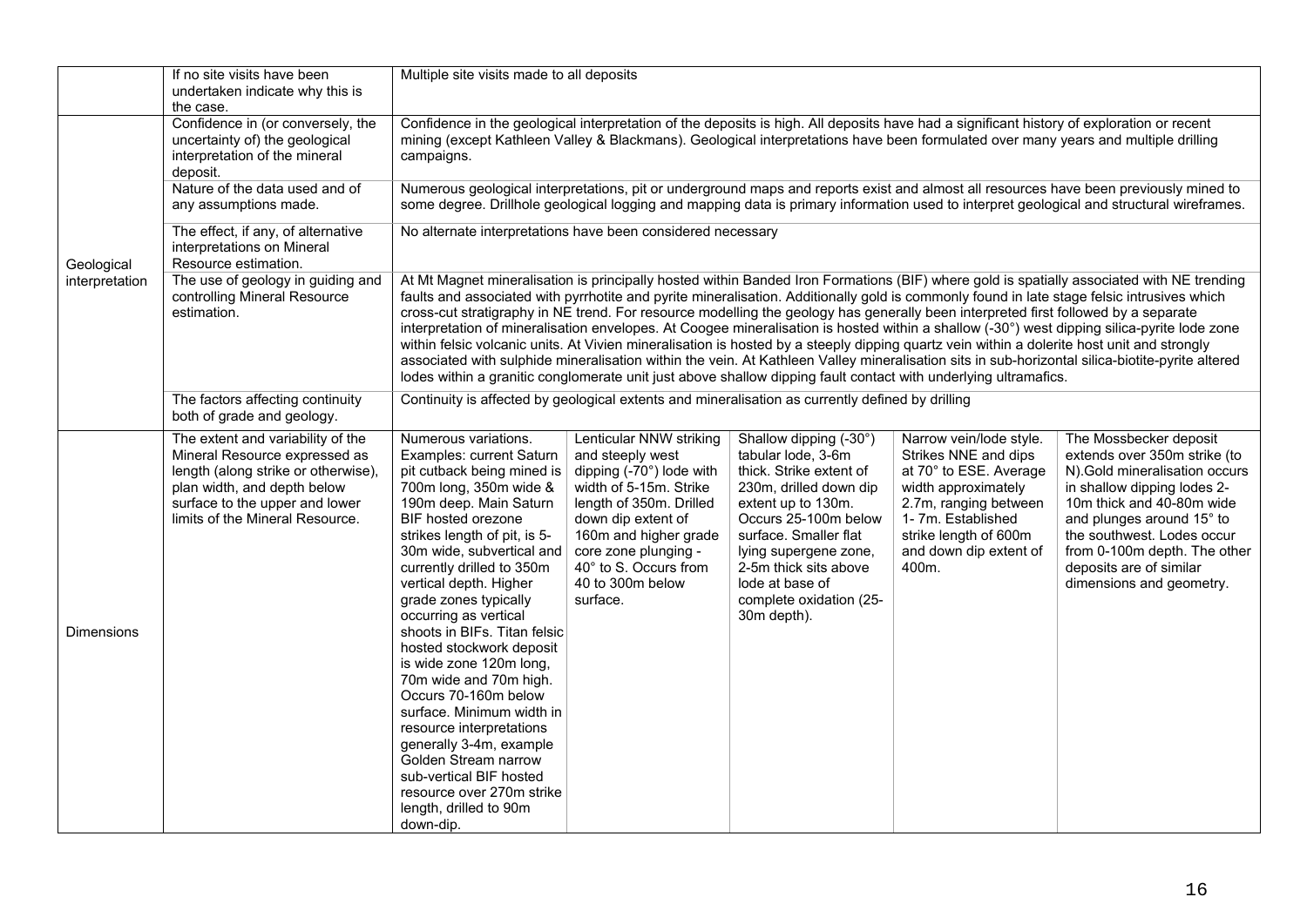|               | The nature and appropriateness       | Recent: Core deposits                                                                                                           | Three dimensional          | Three dimensional                  | Three dimensional        | Three dimensional                                                                                                                  |
|---------------|--------------------------------------|---------------------------------------------------------------------------------------------------------------------------------|----------------------------|------------------------------------|--------------------------|------------------------------------------------------------------------------------------------------------------------------------|
|               | of the estimation technique(s)       | have been remodelled in                                                                                                         | mineralisation             | mineralisation                     | mineralisation           | mineralisation wireframes                                                                                                          |
|               | applied and key assumptions,         | 2012-2016. 3D                                                                                                                   | wireframes interpreted     | wireframes interpreted             | wireframe interpreted in | interpreted in Micromine.                                                                                                          |
|               | including treatment of extreme       | mineralisation                                                                                                                  | in Micromine. One          | in Micromine software.             | Micromine. Single lode   | Lode domains interpreted                                                                                                           |
|               | grade values, domaining,             | wireframes interpreted in                                                                                                       | primary and 2 minor        | One primary and one                | domain interpreted       | based on 0.5g/t cutoff. Hard                                                                                                       |
|               | interpolation parameters and         | Micromine. Often                                                                                                                | lode domains were          | supergene domain                   | based on quartz vein     | bounded grade estimation by                                                                                                        |
|               | maximum distance of                  | multiple domains were                                                                                                           | generated to hard          | were generated to hard             | position, with minimum   | Inverse Distance & Ordinary                                                                                                        |
|               | extrapolation from data points. If a | generated to reflect                                                                                                            | bound assay                | bound assay                        | 1.5m downhole width.     | Kriging methods using 1m                                                                                                           |
|               | computer assisted estimation         | geological host,                                                                                                                | information at a           | information at a                   | Grade estimation by      | composited topcut assay data                                                                                                       |
|               | method was chosen include a          | mineralisation style or                                                                                                         | nominal 1g/t cutoff.       | nominal 1g/t cutoff.               | <b>Ordinary Kriging</b>  | to parent cells only.                                                                                                              |
|               | description of computer software     | local spatial trends and                                                                                                        | <b>Estimation by</b>       | Estimation by                      | method using 1m          | Anisotropic search ellipse                                                                                                         |
|               | and parameters used.                 | hard bound assay                                                                                                                | anisotropic Ordinary       | anisotropic ID <sup>3</sup> method | composited topcut        | based on domain                                                                                                                    |
|               |                                      | information at a nominal                                                                                                        | Kriging and                | using 1m composited                | assay data to parent     | variography.                                                                                                                       |
|               |                                      | 0.7g/t (open-pit) cutoff.                                                                                                       | comparison ID <sup>3</sup> | topcut assay data in               | cells only. Anisotropic  |                                                                                                                                    |
|               |                                      | Estimation by anisotropic                                                                                                       | methods using 1m           | parent cells only.                 | search ellipse using     |                                                                                                                                    |
|               |                                      | Ordinary Kriging or ID                                                                                                          | composited assay data      |                                    | strike and dip and with  |                                                                                                                                    |
|               |                                      | methods using 1m                                                                                                                | in parent cells only.      |                                    | NE plunge used           |                                                                                                                                    |
|               |                                      | composited assay data                                                                                                           | Appropriate topcuts        |                                    | reflecting previous      |                                                                                                                                    |
|               |                                      | in parent cells only.                                                                                                           | applied by domain          |                                    | interpretations and      |                                                                                                                                    |
|               |                                      | Topcuts applied by                                                                                                              | determined by              |                                    | variography.             |                                                                                                                                    |
|               |                                      | domain determined by<br>review of population                                                                                    | population stats.          |                                    |                          |                                                                                                                                    |
|               |                                      | stats. All resources                                                                                                            |                            |                                    |                          |                                                                                                                                    |
| Estimation    |                                      | except Water Tank Hill                                                                                                          |                            |                                    |                          |                                                                                                                                    |
| and modelling |                                      | have previous versions                                                                                                          |                            |                                    |                          |                                                                                                                                    |
| techniques    |                                      | to compare. Models were                                                                                                         |                            |                                    |                          |                                                                                                                                    |
|               |                                      | validated visually against                                                                                                      |                            |                                    |                          |                                                                                                                                    |
|               |                                      | assay data. Old: A                                                                                                              |                            |                                    |                          |                                                                                                                                    |
|               |                                      | number of resources are                                                                                                         |                            |                                    |                          |                                                                                                                                    |
|               |                                      | based on previous                                                                                                               |                            |                                    |                          |                                                                                                                                    |
|               |                                      | resource estimates and                                                                                                          |                            |                                    |                          |                                                                                                                                    |
|               |                                      | models generated by                                                                                                             |                            |                                    |                          |                                                                                                                                    |
|               |                                      | Harmony Gold using                                                                                                              |                            |                                    |                          |                                                                                                                                    |
|               |                                      | Surpac software.                                                                                                                |                            |                                    |                          |                                                                                                                                    |
|               |                                      | Reports exist for all                                                                                                           |                            |                                    |                          |                                                                                                                                    |
|               |                                      | models to varying                                                                                                               |                            |                                    |                          |                                                                                                                                    |
|               |                                      | degrees of detail.                                                                                                              |                            |                                    |                          |                                                                                                                                    |
|               | The availability of check            |                                                                                                                                 |                            |                                    |                          | All deposits have previous resource estimates which have been used as checks against current estimates. Mining by RMS at Mt Magnet |
|               | estimates, previous estimates        | (Galaxy), WQS, Coogee, Kathleen Valley and Vivien has also occurred and allowed comparison of resource estimates to production. |                            |                                    |                          |                                                                                                                                    |
|               | and/or mine production records       |                                                                                                                                 |                            |                                    |                          |                                                                                                                                    |
|               | and whether the Mineral              |                                                                                                                                 |                            |                                    |                          |                                                                                                                                    |
|               | Resource estimate takes              |                                                                                                                                 |                            |                                    |                          |                                                                                                                                    |
|               | appropriate account of such data.    |                                                                                                                                 |                            |                                    |                          |                                                                                                                                    |
|               | The assumptions made regarding       | No by-products                                                                                                                  |                            |                                    |                          |                                                                                                                                    |
|               | recovery of by-products.             |                                                                                                                                 |                            |                                    |                          |                                                                                                                                    |
|               | <b>Estimation of deleterious</b>     | No non-gold elements of significance. Low sulphur or sulphur directly related to ore grade material.                            |                            |                                    |                          |                                                                                                                                    |
|               | elements or other non-grade          |                                                                                                                                 |                            |                                    |                          |                                                                                                                                    |
|               | variables of economic                |                                                                                                                                 |                            |                                    |                          |                                                                                                                                    |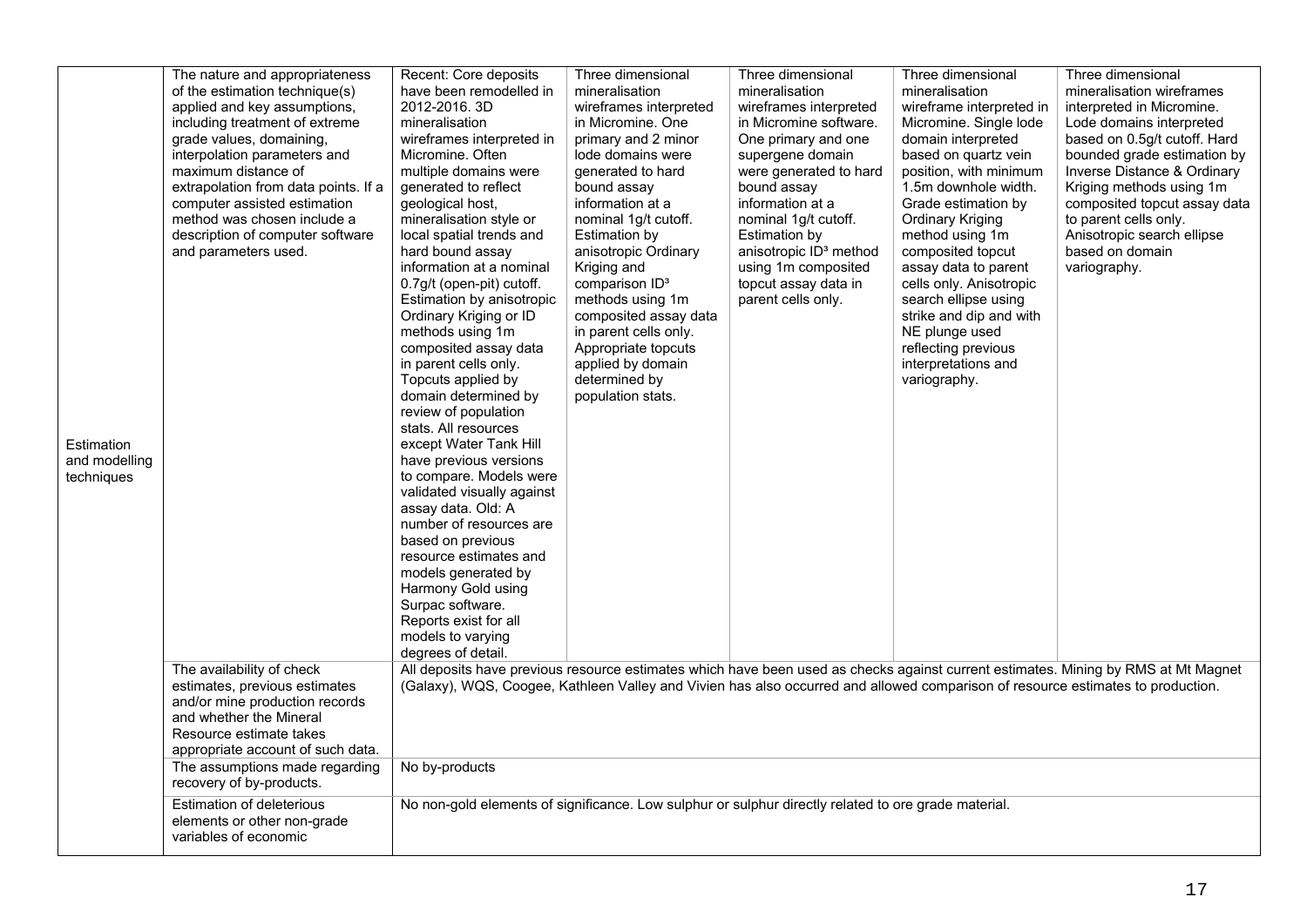|                                                                                                                                                                                                                                                                                                                                                                                                                                                                | significance (eg sulphur for acid<br>mine drainage characterisation).                                                                                                                                                                                                                                                                                                                                                           |                                                                                                                                                                                  |                                                                                                                                             |                                                                                                                                                |                                                                                                                                                                                                                                                                            |                                                                                                                                                                                                                                                                            |
|----------------------------------------------------------------------------------------------------------------------------------------------------------------------------------------------------------------------------------------------------------------------------------------------------------------------------------------------------------------------------------------------------------------------------------------------------------------|---------------------------------------------------------------------------------------------------------------------------------------------------------------------------------------------------------------------------------------------------------------------------------------------------------------------------------------------------------------------------------------------------------------------------------|----------------------------------------------------------------------------------------------------------------------------------------------------------------------------------|---------------------------------------------------------------------------------------------------------------------------------------------|------------------------------------------------------------------------------------------------------------------------------------------------|----------------------------------------------------------------------------------------------------------------------------------------------------------------------------------------------------------------------------------------------------------------------------|----------------------------------------------------------------------------------------------------------------------------------------------------------------------------------------------------------------------------------------------------------------------------|
|                                                                                                                                                                                                                                                                                                                                                                                                                                                                | In the case of block model<br>interpolation, the block size in<br>relation to the average sample<br>spacing and the search<br>employed.                                                                                                                                                                                                                                                                                         | Galaxy block size 4m(X)<br>x $10m(Y)$ x $5m(Z)$ with<br>subcells. Parent cell<br>estimation only. Other<br>deposits similar sizes.<br>Anisotropic search -<br>maximum range 120m | Block size 4m(X) x<br>$10m(Y) \times 5m(Z)$ with<br>subcells. Parent cell<br>estimation only.<br>Anisotropic search -<br>maximum range 100m | Block size 5m(X) x<br>$12.5m(Y) \times 2.5m(Z)$<br>with subcells. Parent<br>cell estimation only.<br>Anisotropic search -<br>maximum range 50m | Block size 5m(X) x<br>$12.5m(Y) \times 10m(Z)$ with<br>subcells. Parent cell<br>estimation only.<br>Anisotropic search -<br>maximum range 65m                                                                                                                              | Block size 5m(X) x 10m(Y) x<br>5m(Z) with subcells. Parent<br>cell estimation only.<br>Anisotropic search -<br>maximum range 50m                                                                                                                                           |
|                                                                                                                                                                                                                                                                                                                                                                                                                                                                | Any assumptions behind<br>modelling of selective mining<br>units.                                                                                                                                                                                                                                                                                                                                                               | No assumptions made in modelling SMU at resource stage                                                                                                                           |                                                                                                                                             |                                                                                                                                                |                                                                                                                                                                                                                                                                            |                                                                                                                                                                                                                                                                            |
|                                                                                                                                                                                                                                                                                                                                                                                                                                                                | Any assumptions about<br>correlation between variables.                                                                                                                                                                                                                                                                                                                                                                         | directions                                                                                                                                                                       |                                                                                                                                             |                                                                                                                                                | Grades assumed to correlate along mineralised trends/wireframes and estimated using anisotropic searches matching correlation                                                                                                                                              |                                                                                                                                                                                                                                                                            |
| Mineralisation wireframes were constructed with reference to geological/mineralisation interpretations<br>Description of how the geological<br>interpretation was used to control<br>the resource estimates.<br>All gold deposits with lognormal grade distributions. Top cutting used in all estimates as per industry practice, generally in 97.5 to 99.5<br>Discussion of basis for using or<br>percentile range.<br>not using grade cutting or<br>capping. |                                                                                                                                                                                                                                                                                                                                                                                                                                 |                                                                                                                                                                                  |                                                                                                                                             |                                                                                                                                                |                                                                                                                                                                                                                                                                            |                                                                                                                                                                                                                                                                            |
|                                                                                                                                                                                                                                                                                                                                                                                                                                                                |                                                                                                                                                                                                                                                                                                                                                                                                                                 |                                                                                                                                                                                  |                                                                                                                                             |                                                                                                                                                |                                                                                                                                                                                                                                                                            |                                                                                                                                                                                                                                                                            |
|                                                                                                                                                                                                                                                                                                                                                                                                                                                                | The process of validation, the<br>checking process used, the<br>comparison of model data to drill<br>hole data, and use of<br>reconciliation data if available.                                                                                                                                                                                                                                                                 | swath grade plots                                                                                                                                                                |                                                                                                                                             |                                                                                                                                                |                                                                                                                                                                                                                                                                            | Validation has generally included visual comparison against drillhole grades, volume comparisons, global grade statistic comparison and                                                                                                                                    |
| Moisture                                                                                                                                                                                                                                                                                                                                                                                                                                                       | Whether the tonnages are<br>estimated on a dry basis or with<br>natural moisture, and the method<br>of determination of the moisture<br>content                                                                                                                                                                                                                                                                                 | All tonnages are estimated on a dry basis                                                                                                                                        |                                                                                                                                             |                                                                                                                                                |                                                                                                                                                                                                                                                                            |                                                                                                                                                                                                                                                                            |
| Cut-off<br>parameters                                                                                                                                                                                                                                                                                                                                                                                                                                          | The basis of the adopted cut-off<br>grade(s) or quality parameters<br>applied.                                                                                                                                                                                                                                                                                                                                                  |                                                                                                                                                                                  |                                                                                                                                             |                                                                                                                                                | Cut-off grades are adopted on current operating cut-off grades, with variances for deposit mineralisation tenor, location and mining<br>0.5g/t envelope. This cut-off encapsulates the mineralisation effectively and typically discriminates economic material from waste | method. Mt Magnet open-pit resources are generally reported above 0.7 to 0.9 g/t. Mt Magnet, WQS and Vivien underground resources<br>are nominally above 2-3g/t. Coogee & Blackmans reported above 1g/t. Kathleen Valley mineralisation encompassed and reported above     |
| Mining factors                                                                                                                                                                                                                                                                                                                                                                                                                                                 | Assumptions made regarding<br>possible mining methods,<br>minimum mining dimensions and<br>internal (or, if applicable, external)<br>mining dilution. It is always<br>necessary as part of the process<br>of determining reasonable<br>prospects for eventual economic<br>extraction to consider potential<br>mining methods, but the<br>assumptions made regarding<br>mining methods and parameters<br>when estimating Mineral | method.                                                                                                                                                                          |                                                                                                                                             |                                                                                                                                                | include potential pit depths, minimum mineralisation widths and economic cut-offs based on current contract mining equipment and<br>milling facilities. Mt Magnet UG deposits, including Water Tank Hill, Vivien and WQS are currently modelled with consideration of      | Galaxy, Morning Star and Mt Magnet Satellite deposits, Coogee and Kathleen Valley are currently modelled as open pit deposits. Factors<br>extraction by conventional sub-level open stoping methods. The Saturn UG resource assumes a bulk underground sub-level cave type |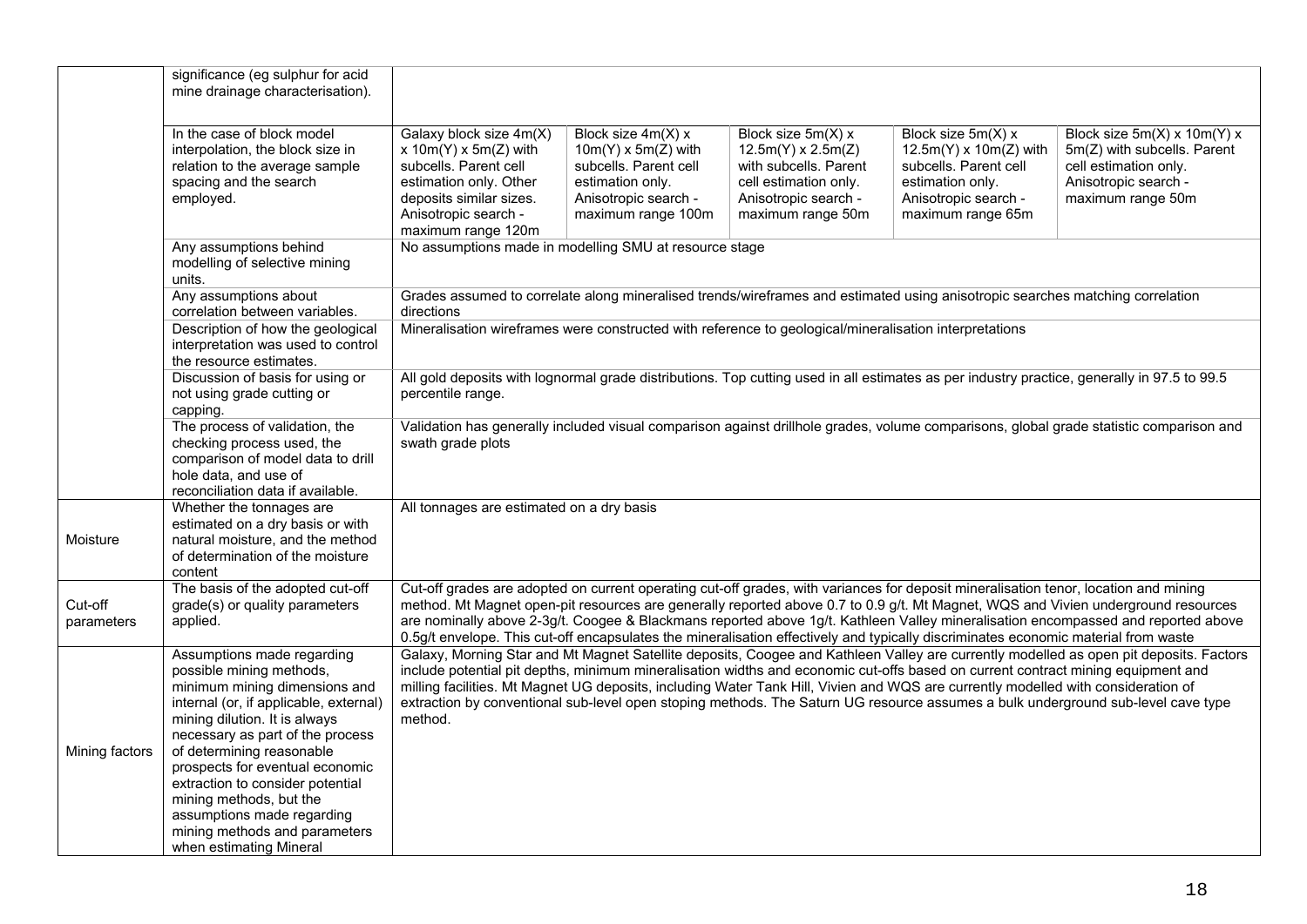|                          | Resources may not always be<br>rigorous. Where this is the case,<br>this should be reported with an<br>explanation of the basis of the<br>mining assumptions made.                                                                                                                                                                                                                                                                                                                                                                                                                                                                                                                                                                          |                                                                                                                                                                                                                                                                                                                                                                                                                                                                                                                                               |
|--------------------------|---------------------------------------------------------------------------------------------------------------------------------------------------------------------------------------------------------------------------------------------------------------------------------------------------------------------------------------------------------------------------------------------------------------------------------------------------------------------------------------------------------------------------------------------------------------------------------------------------------------------------------------------------------------------------------------------------------------------------------------------|-----------------------------------------------------------------------------------------------------------------------------------------------------------------------------------------------------------------------------------------------------------------------------------------------------------------------------------------------------------------------------------------------------------------------------------------------------------------------------------------------------------------------------------------------|
| Metallurgical<br>factors | The basis for assumptions or<br>predictions regarding<br>metallurgical amenability. It is<br>always necessary as part of the<br>process of determining<br>reasonable prospects for eventual<br>economic extraction to consider<br>potential metallurgical methods,<br>but the assumptions regarding<br>metallurgical treatment processes<br>and parameters made when<br>reporting Mineral Resources may<br>not always be rigorous. Where<br>this is the case, this should be<br>reported with an explanation of<br>the basis of the metallurgical<br>assumptions made.                                                                                                                                                                      | Metallurgical treatment is based on current ore production or metallurgical testwork. Milling is occurring at Ramelius' Checkers mill (Mt<br>Magnet), a 1.7 Mtpa CIL gold plant and Burbanks mill (Coolgardie), a 180Ktpa CIL gold plant. Mt Magnet and WQS deposits are currently<br>or have recently been processed with recoveries around 92%. Coogee recently processed with recovery of 97%. Vivien and Kathleen<br>Valley deposits have processing recoveries of 95-97%. Milky Way metallurgical testwork indicates recovery of 91-92%. |
| Environmental<br>factors | Assumptions made regarding<br>possible waste and process<br>residue disposal options. It is<br>always necessary as part of the<br>process of determining<br>reasonable prospects for eventual<br>economic extraction to consider<br>the potential environmental<br>impacts of the mining and<br>processing operation. While at<br>this stage the determination of<br>potential environmental impacts,<br>particularly for a greenfields<br>project, may not always be well<br>advanced, the status of early<br>consideration of these potential<br>environmental impacts should be<br>reported. Where these aspects<br>have not been considered this<br>should be reported with an<br>explanation of the environmental<br>assumptions made. | All sites are now operating or recently operating mine sites and compliant with all legal and regulatory requirements. No significant<br>environmental issues are currently known or envisaged.                                                                                                                                                                                                                                                                                                                                               |
| <b>Bulk density</b>      | Whether assumed or determined.<br>If assumed, the basis for the<br>assumptions. If determined, the<br>method used, whether wet or dry,                                                                                                                                                                                                                                                                                                                                                                                                                                                                                                                                                                                                      | All deposits have a number of density measurements based on core samples using water immersion method. Calculated density is dry.<br>The number of measurements is variable but there are enough to give representative average density values to use in ore and waste<br>tonnage calculations.                                                                                                                                                                                                                                               |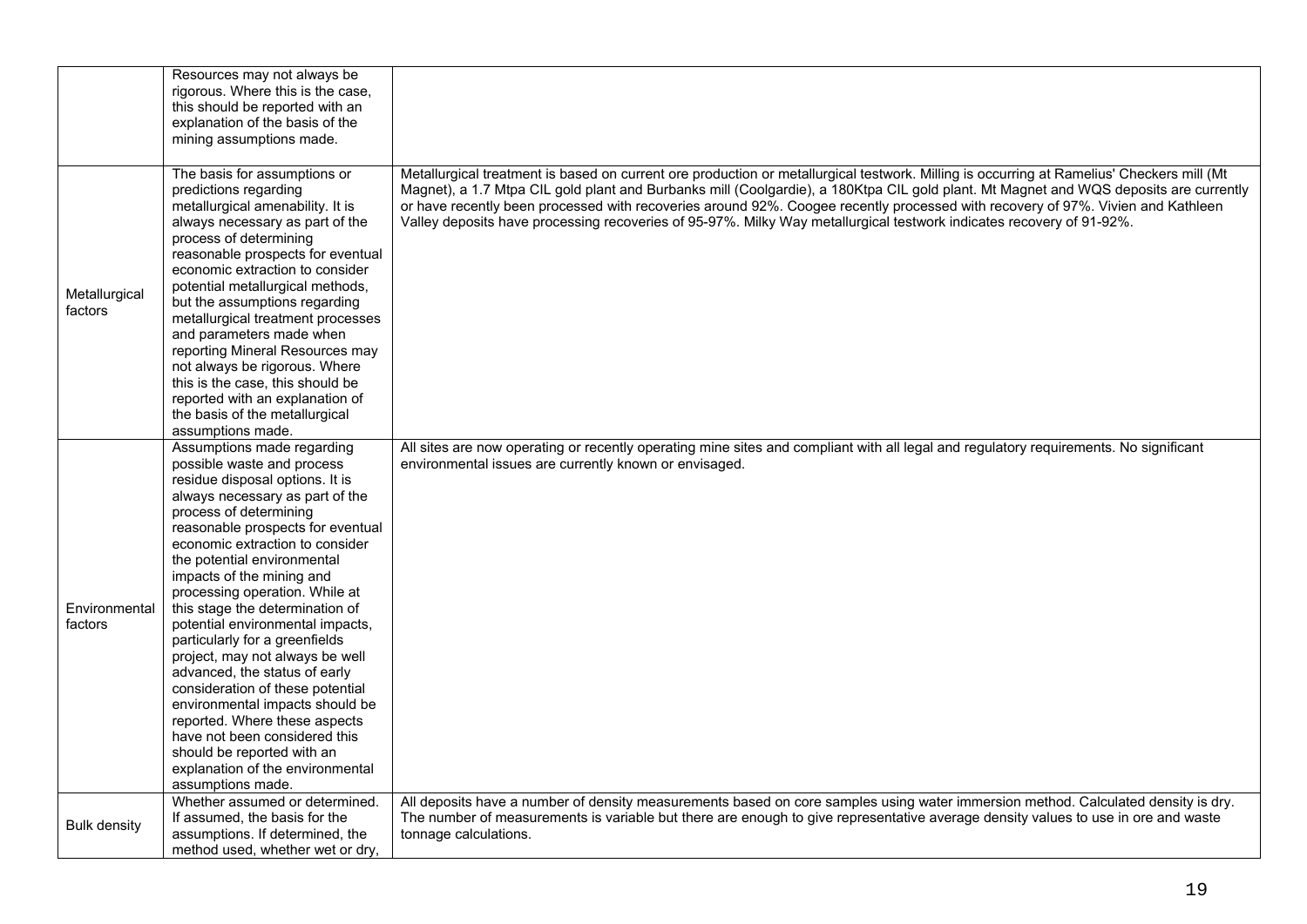|                | the frequency of the                  |                                                                                                                                         |
|----------------|---------------------------------------|-----------------------------------------------------------------------------------------------------------------------------------------|
|                | measurements, the nature, size        |                                                                                                                                         |
|                | and representativeness of the         |                                                                                                                                         |
|                | samples.                              |                                                                                                                                         |
|                | The bulk density for bulk material    | Density measurements are available for fresh core, but fewer measurements exist for oxidised or transitional materials. Oxidised        |
|                | must have been measured by            | densities used can include assumed values based on previous mining and CP experience.                                                   |
|                |                                       |                                                                                                                                         |
|                | methods that adequately account       |                                                                                                                                         |
|                | for void spaces (vugs, porosity,      |                                                                                                                                         |
|                | etc), moisture and differences        |                                                                                                                                         |
|                | between rock and alteration           |                                                                                                                                         |
|                | zones within the deposit.             |                                                                                                                                         |
|                | Discuss assumptions for bulk          | All resources have dry densities assigned by geologically interpreted weathering horizon, plus rocktype where appropriate. At Vivien a  |
|                | density estimates used in the         | variable density calculation is applied to fresh quartz lode based on ore grade. This fits with measured densities and the correlation  |
|                | evaluation process of the different   | between massive sulphide content with gold grade.                                                                                       |
|                | materials.                            |                                                                                                                                         |
|                | Discuss assumptions for bulk          | It is assumed the deposit densities can be represented by the average values determined or estimated by rocktype and oxidation type.    |
|                | density estimates used in the         |                                                                                                                                         |
|                | evaluation process of the different   |                                                                                                                                         |
|                | materials.                            |                                                                                                                                         |
|                | The basis for the classification of   | Mineral Resources have been classified into Measured, Indicated and Inferred categories based on drillhole spacing, geological          |
|                | the Mineral Resources into            | confidence, information quality and grade continuity. Only a small proportion of resources have been classed as Measured and generally  |
|                | varying confidence categories.        | occur at a areas of high drilling density at the base of previously mined pits.                                                         |
|                | Whether appropriate account has       | Appropriate account has been taken of all factors                                                                                       |
|                | been taken of all relevant factors    |                                                                                                                                         |
|                | (ie relative confidence in            |                                                                                                                                         |
|                | tonnage/grade estimations,            |                                                                                                                                         |
| Classification | reliability of input data, confidence |                                                                                                                                         |
|                | in continuity of geology and metal    |                                                                                                                                         |
|                | values, quality, quantity and         |                                                                                                                                         |
|                | distribution of the data).            |                                                                                                                                         |
|                |                                       |                                                                                                                                         |
|                | Whether the result appropriately      | The classification reflects the Competent Person's view                                                                                 |
|                | reflects the Competent Person's       |                                                                                                                                         |
|                | view of the deposit.                  |                                                                                                                                         |
| Audits or      | The results of any audits or          | The Galaxy, WQS, Coogee, Vivien, KV and Blackmans mineral resource estimates have been reviewed by an external geological               |
| reviews        | reviews of Mineral Resource           | consultant. While a number of minor changes and enhancements were recommended, no significant flaws to the resource models were         |
|                | estimates.                            | found. Historic drilling data information quality was not reviewed. Other Mt Magnet resources have not been externally reviewed.        |
|                | Where appropriate a statement of      | All deposits (except Blackmans) have a number of previous resource estimates for comparison. Much of the drilling data however is       |
|                | the relative accuracy and             | historic and methodology detail and quality assurance information is not always complete or in hardcopy records that have not been      |
|                | confidence level in the Mineral       | systematically investigated. Hence the bulk of resources have been assigned an indicated or inferred status. At the Mt Magnet deposits: |
|                | Resource estimate using an            | Perseverance, Morning Star, St George and Vivien, some underground mining voids exist and surrounding remnant resources if existing     |
|                | approach or procedure deemed          | are given a maximum of Indicated status. Confidence levels are reflected by the classifications applied and reported.                   |
| Discussion of  | appropriate by the Competent          |                                                                                                                                         |
| relative       | Person. For example, the              |                                                                                                                                         |
| accuracy       | application of statistical or         |                                                                                                                                         |
| /confidence    | geostatistical procedures to          |                                                                                                                                         |
|                | quantify the relative accuracy of     |                                                                                                                                         |
|                | the resource within stated            |                                                                                                                                         |
|                |                                       |                                                                                                                                         |
|                | confidence limits, or, if such an     |                                                                                                                                         |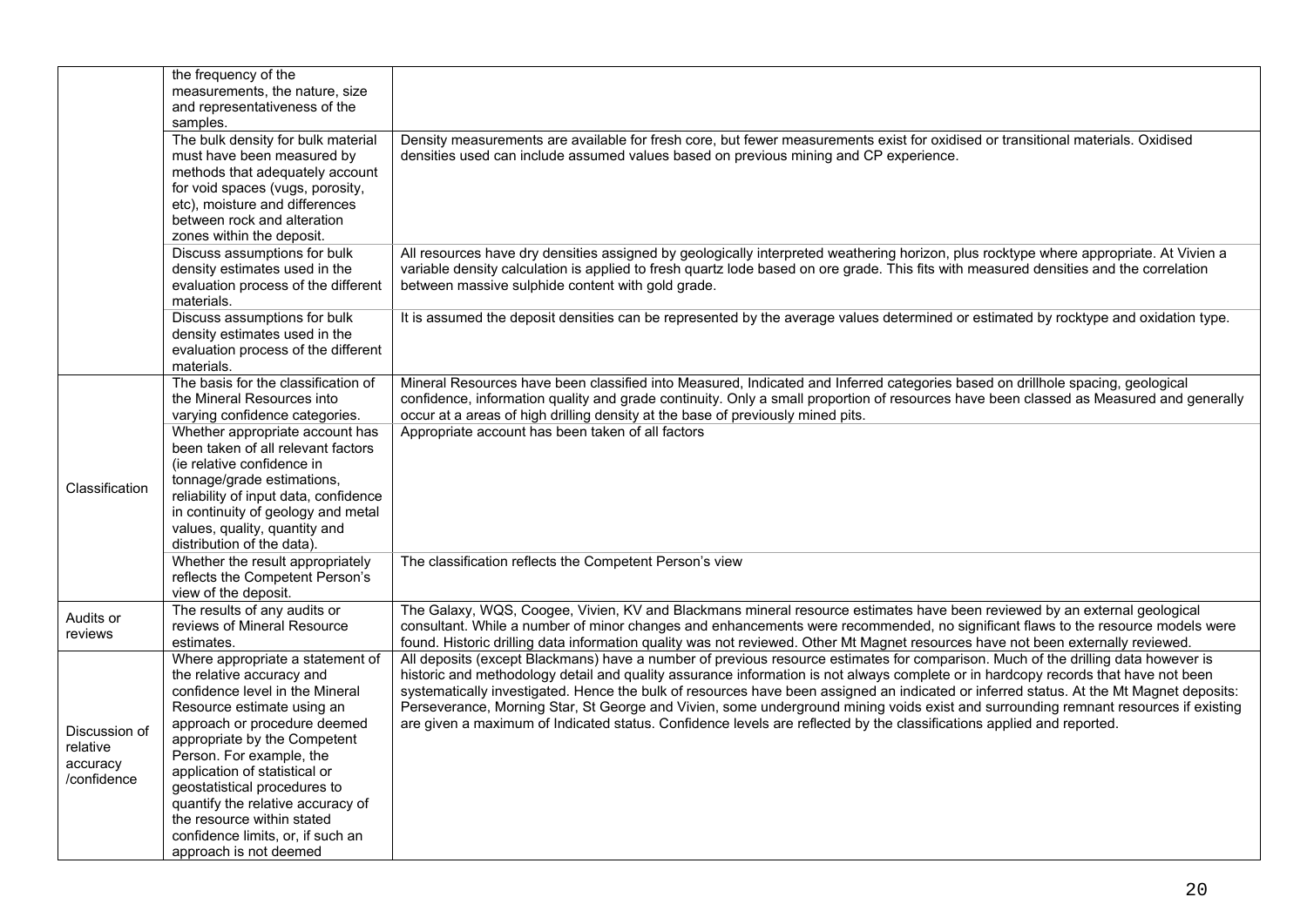| appropriate, a qualitative<br>discussion of the factors that<br>could affect the relative accuracy<br>and confidence of the estimate.                                                                                                                                                   |                                                                                                                                                                                                         |
|-----------------------------------------------------------------------------------------------------------------------------------------------------------------------------------------------------------------------------------------------------------------------------------------|---------------------------------------------------------------------------------------------------------------------------------------------------------------------------------------------------------|
| The statement should specify<br>whether it relates to global or<br>local estimates, and, if local, state<br>the relevant tonnages, which<br>should be relevant to technical<br>and economic evaluation.<br>Documentation should include<br>assumptions made and the<br>procedures used. | The estimates are global estimates                                                                                                                                                                      |
| These statements of relative<br>accuracy and confidence of the<br>estimate should be compared<br>with production data, where<br>available.                                                                                                                                              | All deposits have had some degree of recent or previous mining with production records available for comparison. Galaxy resource<br>estimates were modified in 2012-13 to better match production data. |

| <b>Section 4</b>                                                     | <b>Estimation and Reporting of Ore Reserves</b>                                                                                                                                        |                                                                                                                                                                                                                                          |                                         |                                            |                                                                                                                          |                                                                                                                                              |  |
|----------------------------------------------------------------------|----------------------------------------------------------------------------------------------------------------------------------------------------------------------------------------|------------------------------------------------------------------------------------------------------------------------------------------------------------------------------------------------------------------------------------------|-----------------------------------------|--------------------------------------------|--------------------------------------------------------------------------------------------------------------------------|----------------------------------------------------------------------------------------------------------------------------------------------|--|
| Mineral<br>Resource<br>estimate for<br>conversion to<br>Ore Reserves | Description of the Mineral<br>Resource estimate used as a<br>basis for the conversion to an Ore<br>Reserve.                                                                            | Mt Magnet ore reserves<br>are based on revised<br>resource estimates<br>generated by Ramelius,<br>with the exception of the<br>Morning Star open pit<br>and St George<br>underground which are<br>based on previous<br>Harmony resources | WQS - mined and Ore<br>Reserve depleted | Coogee – mined and<br>Ore Reserve depleted | Vivien ore reserve is<br>based on the Ramelius<br>2014 Mineral Resource<br>model                                         | Kathleen Valley - mined and<br>Ore Reserve depleted                                                                                          |  |
|                                                                      | Clear statement as to whether the<br>Mineral Resources are reported<br>additional to, or inclusive of, the<br>Ore Reserves.                                                            | Mineral Resources are reported inclusive of Ore Reserves                                                                                                                                                                                 |                                         |                                            |                                                                                                                          |                                                                                                                                              |  |
| Site visits                                                          | Comment on any site visits<br>undertaken by the Competent<br>Person and the outcome of those<br>visits.<br>If no site visits have been<br>undertaken indicate why this is<br>the case. | understanding of reserve work.                                                                                                                                                                                                           |                                         |                                            | The Competent Person is a full time employee of Ramelius Resources Ltd and has made multiple site. Visits have confirmed |                                                                                                                                              |  |
| Study status                                                         | The type and level of study<br>undertaken to enable Mineral                                                                                                                            | years.                                                                                                                                                                                                                                   |                                         |                                            |                                                                                                                          | All reserves are based on budgeted production, life of mine planning, feasibility and pre-feasibility studies conducted with the last 1 to 5 |  |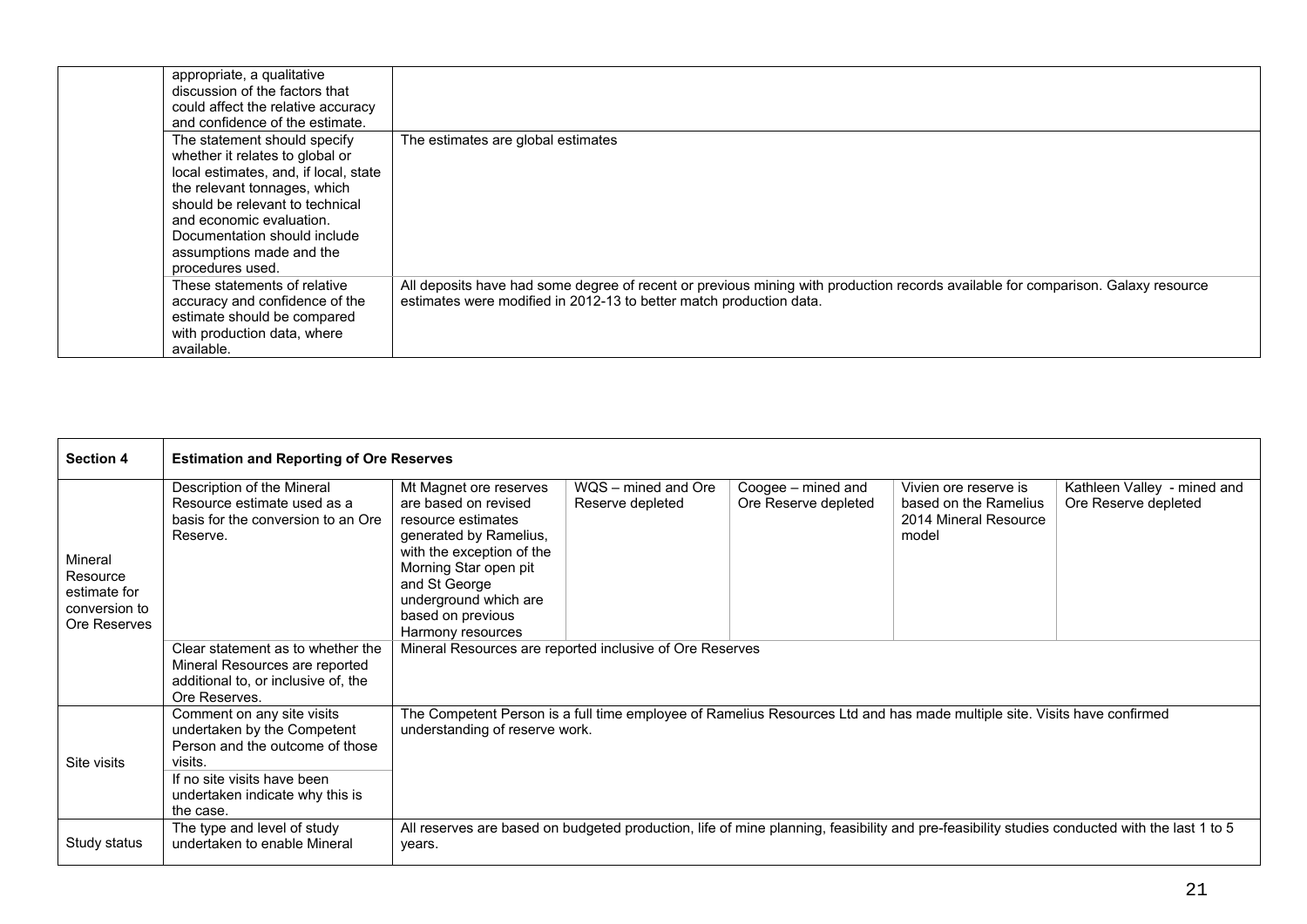|                               | Resources to be converted to Ore<br><b>Reserves</b>                                                                                                                                                                                                                                                                                                                   |                                                                                                                                                                                                                                                                                                                                                                                                                                                                                                                                  |
|-------------------------------|-----------------------------------------------------------------------------------------------------------------------------------------------------------------------------------------------------------------------------------------------------------------------------------------------------------------------------------------------------------------------|----------------------------------------------------------------------------------------------------------------------------------------------------------------------------------------------------------------------------------------------------------------------------------------------------------------------------------------------------------------------------------------------------------------------------------------------------------------------------------------------------------------------------------|
|                               | The Code requires that a study to<br>at least Pre-Feasibility Study level<br>has been undertaken to convert<br>Mineral Resources to Ore<br>Reserves. Such studies will have<br>been carried out and will have<br>determined a mine plan that is<br>technically achievable and<br>economically viable, and that<br>material Modifying Factors have<br>been considered. | Ore Reserves have been generated after studies appropriate to the deposit type, mining method and scale and are considered to be at<br>least Pre-Feasibility level. Mining studies have been carried out both internally and using external consultants with appropriate<br>geotechnical, hydrological, equipment, metallurgical and mining method information. Costs have been used from current budgeted<br>mining, milling and administration costs. Environmental, social and other factors have been considered internally. |
| Cut-off<br>Parameters         | The basis of the cut-off grade(s)<br>or quality parameters applied                                                                                                                                                                                                                                                                                                    | Mt Magnet - open pit cut-off grade of 0.7 g/t, Milky Way open pit 0.65g/t, selective UG cut-off 3.5g/t, Saturn bulk UG cut-off grade 2.0 g/t.<br>Vivien UG cut-off 4.3g/t.                                                                                                                                                                                                                                                                                                                                                       |
|                               | The method and assumptions<br>used as reported in the Pre-<br>Feasibility or Feasibility Study to<br>convert the Mineral Resource to<br>an Ore Reserve (i.e. either by<br>application of appropriate factors<br>by optimisation or by preliminary<br>or detailed design).                                                                                             | For Mt Magnet resources mineral resource models have been regularised to a parent block size to reflect likely SMU block size and<br>mining resolution prior to optimisation and design work to generate ore reserves. The Milky Way deposit used no sub-cells. For Vivien the<br>resource model is used as is with appropriate planned development and stoping planned and unplanned dilutions.                                                                                                                                 |
|                               | The choice, nature and<br>appropriateness of the selected<br>mining method(s) and other<br>mining parameters including<br>associated design issues such as<br>pre-strip, access, etc.                                                                                                                                                                                 | Appropriate mining methods are used. Open pit mining methods for Mt Magnet using current design, mining equipment and cost<br>parameters. Selective open stoping underground methods are used for Mt Magnet underground reserves, except for Saturn UG which<br>assumes bulk UG mining methods. For Vivien a conventional, narrow, top-down, long hole stoping method is used.                                                                                                                                                   |
| Mining factors<br>assumptions | The assumptions made regarding<br>geotechnical parameters (eg pit<br>slopes, stope sizes, etc), grade<br>control and pre-production drilling.                                                                                                                                                                                                                         | Geotechnical parameters and grade control are established at Mt Magnet pits from past and current mining practices. New geotechnical<br>diamond holes were drilled at Milky Way and pit design parameters recommended by a geotechnical consultant. At Vivien a geotechnical<br>study based on specific core holes has been carried out and used in the mine design. Grade control will be by level development face<br>sampling of the narrow lode.                                                                             |
|                               | The major assumptions made and<br>Mineral Resource model used for<br>pit and stope optimisation (if<br>appropriate).                                                                                                                                                                                                                                                  | For Mt Magnet Galaxy resources mineral resource models have been regularised to a parent block size to reflect likely SMU block size<br>and mining resolution prior to optimisation and design work to generate ore reserves. For Vivien the resource model is used as is with<br>appropriate planned development and stoping planned and unplanned dilutions.                                                                                                                                                                   |
|                               | The mining dilution factors used.                                                                                                                                                                                                                                                                                                                                     | At Mt Magnet open pits dilution of 5% was used. Milky Way uses 2% grade dilution. At Vivien 20% dilution (0 g/t) is used if stopes<br>between 1.5 and 2m and 10% dilution if wider than 2m.                                                                                                                                                                                                                                                                                                                                      |
|                               | The mining recovery factors used.                                                                                                                                                                                                                                                                                                                                     | At Mt Magnet open pits mining recovery of 98% was used. Milky Way uses 97% mining recovery. At Vivien mining recovery was 95% with<br>5% left as island rib pillars.                                                                                                                                                                                                                                                                                                                                                             |
|                               | Any minimum mining widths used.                                                                                                                                                                                                                                                                                                                                       | At Mt Magnet a minimum width of around 4-5m is generally assumed. At Vivien, minimum stope width of 1.5m was assumed with 20%<br>dilution (0 g/t) and 10% dilution if wider than 2m.                                                                                                                                                                                                                                                                                                                                             |
|                               | The manner in which Inferred<br>Mineral Resources are utilised in                                                                                                                                                                                                                                                                                                     | Inferred mineral resources for Galaxy pits have been tested in optimisations, but are not included in Ore Reserves or final pit economic<br>evaluations. For Vivien the mining study includes 7% of gold production sourced from Inferred resources. These resources are<br>immediately adjacent or below reserve mined areas. Recent mining at Vivien is showing significant additions compared to the                                                                                                                          |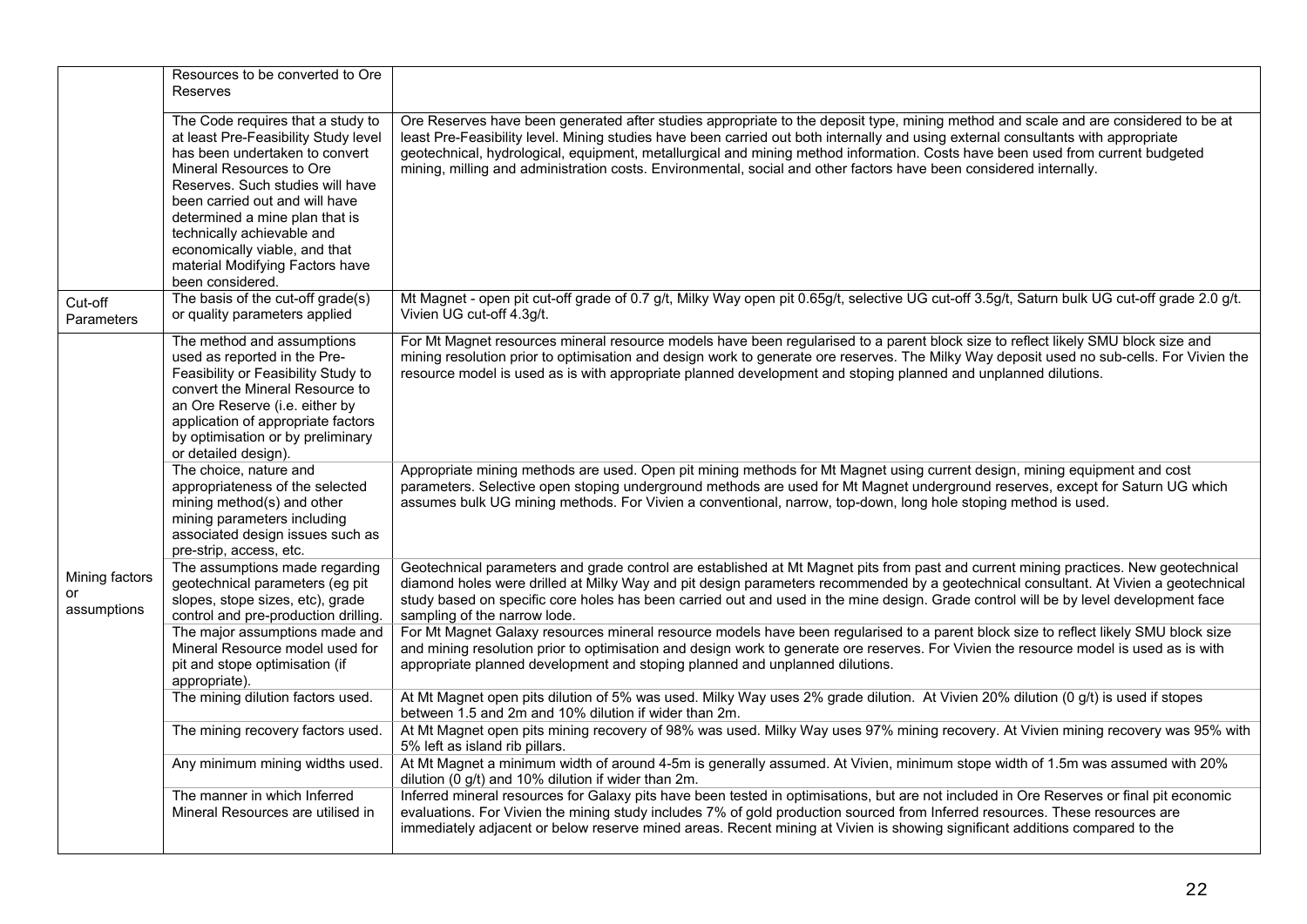|                                            | mining studies and the sensitivity<br>of the outcome to their inclusion.                                                                                                                                                                                                                                                                                           | Resource/Reserve, however a revised Resource has not yet been generated. The project viability is not dependent on the inferred<br>resource.                                                                                                                                                                                                                                                                                                                                                                                             |
|--------------------------------------------|--------------------------------------------------------------------------------------------------------------------------------------------------------------------------------------------------------------------------------------------------------------------------------------------------------------------------------------------------------------------|------------------------------------------------------------------------------------------------------------------------------------------------------------------------------------------------------------------------------------------------------------------------------------------------------------------------------------------------------------------------------------------------------------------------------------------------------------------------------------------------------------------------------------------|
|                                            | The metallurgical process<br>proposed and the<br>appropriateness of that process to<br>the style of mineralisation.                                                                                                                                                                                                                                                | Milling will use Checkers mill at Mt Magnet, a conventional gravity recovery and CIL processing circuit. Significant milling information<br>historical and current is available for the Mt Magnet deposits.                                                                                                                                                                                                                                                                                                                              |
| Metallurgical<br>factors or<br>assumptions | Whether the metallurgical process<br>is well-tested technology or novel<br>in nature.                                                                                                                                                                                                                                                                              | Process is proven technology                                                                                                                                                                                                                                                                                                                                                                                                                                                                                                             |
|                                            | The nature, amount and<br>representativeness of<br>metallurgical test work<br>undertaken, the nature of the<br>metallurgical domaining applied<br>and the corresponding<br>metallurgical recovery factors<br>applied                                                                                                                                               | Significant milling information, historical and current, is available for the Mt Magnet deposits with long term recovery around 92%. A<br>number of metallurgical tests, including gravity recovery, leach recovery, bond work index and concentrate mineralogy studies, have been<br>carried out for the Vivien deposit from representative core samples and show the deposit is free milling, has high gravity recovery (+50%)<br>and high overall recovery (95%). New recovery testwork was undertaken on Milky Way RC drill samples. |
|                                            | Any assumptions or allowances<br>made for deleterious elements.                                                                                                                                                                                                                                                                                                    | No deleterious elements present                                                                                                                                                                                                                                                                                                                                                                                                                                                                                                          |
|                                            | The existence of any bulk sample<br>or pilot scale test work and the<br>degree to which such samples<br>are considered representative of<br>the orebody as a whole                                                                                                                                                                                                 | No bulk samples or bulk sample requirement                                                                                                                                                                                                                                                                                                                                                                                                                                                                                               |
|                                            | For minerals that are defined by a<br>specification, has the ore reserve<br>estimation been based on the<br>appropriate mineralogy to meet<br>the specifications?                                                                                                                                                                                                  | No specifications, gold only                                                                                                                                                                                                                                                                                                                                                                                                                                                                                                             |
| Environmental                              | The status of studies of potential<br>environmental impacts of the<br>mining and processing operation.<br>Details of waste rock<br>characterisation and the<br>consideration of potential sites,<br>status of design options<br>considered and, where<br>applicable, the status of approvals<br>for process residue storage and<br>waste dumps should be reported. | Environmental studies including waste rock characterisation studies from drill samples, flora and fauna and hydrological surveys have<br>been carried out for all projects. Mining Approvals are currently granted for the Mt Magnet Galaxy pits and four proposed satellite pits, KV<br>pits & for the Vivien underground project. This included waste dump designs, tailings storage and clearing permits.                                                                                                                             |
| Infrastructure                             | The existence of appropriate<br>infrastructure: availability of land<br>for plant development, power,<br>water, transportation (particularly<br>for bulk commodities), labour,<br>accommodation; or the ease with                                                                                                                                                  | Current site infrastructure is in place and suitable for current and planned mining and milling operations. At Mt Magnet it includes<br>accommodation camp, Checkers mill and tailings dams, offices, magazines, roads and gas power station. At Vivien & KV infrastructure<br>requirements are relatively small, comprising offices, workshop, generators, underground fan, dewatering pumps, pipeline and magazine.<br>Site access roads largely exist. Accommodation will utilise existing camps at Mt Magnet and Leinster.           |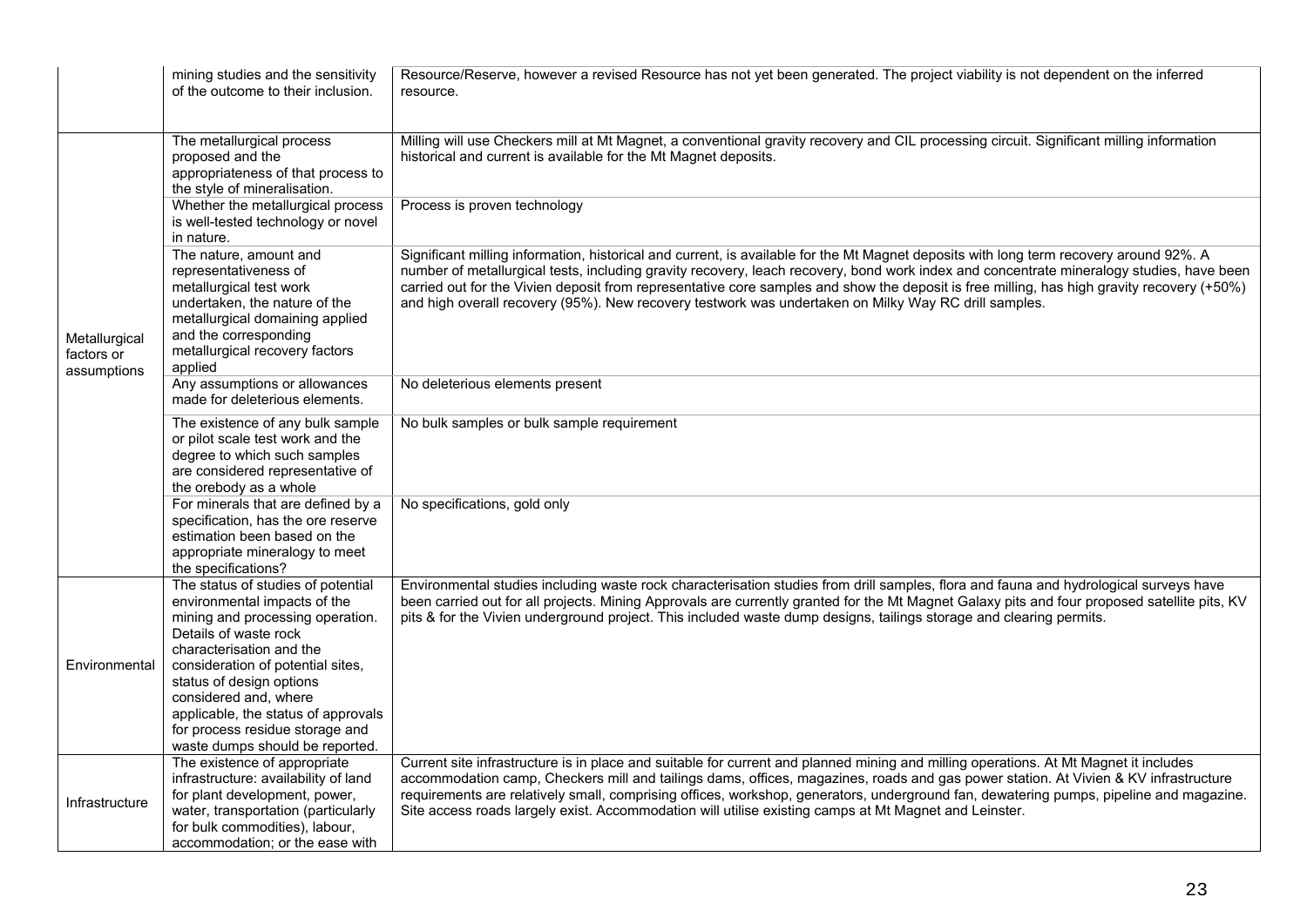|                      | which the infrastructure can be<br>provided, or accessed.                                                                                                                                                                                                                                                                              |                                                                                                                              |
|----------------------|----------------------------------------------------------------------------------------------------------------------------------------------------------------------------------------------------------------------------------------------------------------------------------------------------------------------------------------|------------------------------------------------------------------------------------------------------------------------------|
|                      | The derivation of, or assumptions<br>made, regarding projected capital<br>costs in the study                                                                                                                                                                                                                                           | Capital costs based on current costs and budget model or recent Feasibility studies.                                         |
| Costs                | The methodology used to<br>estimate operating costs.                                                                                                                                                                                                                                                                                   | Operating costs based on current costs and budget models. Additional costs i.e. void backfilling added where required        |
|                      | Allowances made for the content<br>of deleterious elements.                                                                                                                                                                                                                                                                            | No deleterious elements present                                                                                              |
|                      | The derivation of assumptions<br>made of metal or commodity<br>price(s), for the principal minerals<br>and co- products                                                                                                                                                                                                                | Using recent average gold price                                                                                              |
|                      | The source of exchange rates<br>used in the study.                                                                                                                                                                                                                                                                                     | Cost models use Australian dollar                                                                                            |
|                      | Derivation of transportation<br>charges.                                                                                                                                                                                                                                                                                               | Transport (Vivien & KV ore haulage) cost based on contracted rates                                                           |
|                      | The basis for forecasting or<br>source of treatment and refining<br>charges, penalties for failure to<br>meet specification, etc.                                                                                                                                                                                                      | Treatment costs based on known current milling costs. No penalties or specifications                                         |
|                      | The allowances made for<br>royalties payable, both<br>Government and private.                                                                                                                                                                                                                                                          | Royalty costs are included in budget models, financial evaluations and feasibility models                                    |
| Revenue<br>factors   | The derivation of, or assumptions<br>made regarding revenue factors<br>including head grade, metal or<br>commodity price(s) exchange<br>rates, transportation and<br>treatment charges, penalties, net<br>smelter returns, etc.<br>T he derivation of assumptions<br>made of metal or commodity<br>price(s), for the principal metals, | Mt Magnet and Kathleen Valley reserves use A\$1,500/oz. Vivien uses A\$1,450/oz. Milky Way uses a A\$1,650/oz revenue factor |
|                      | minerals and co-products<br>The demand, supply and stock                                                                                                                                                                                                                                                                               | Doré is sold direct to the Perth Mint at spot price                                                                          |
| Market<br>assessment | situation for the particular<br>commodity, consumption trends<br>and factors likely to affect supply<br>and demand into the future.                                                                                                                                                                                                    |                                                                                                                              |
|                      | A customer and competitor<br>analysis along with the<br>identification of likely market<br>windows for the product.                                                                                                                                                                                                                    | Market window unlikely to change                                                                                             |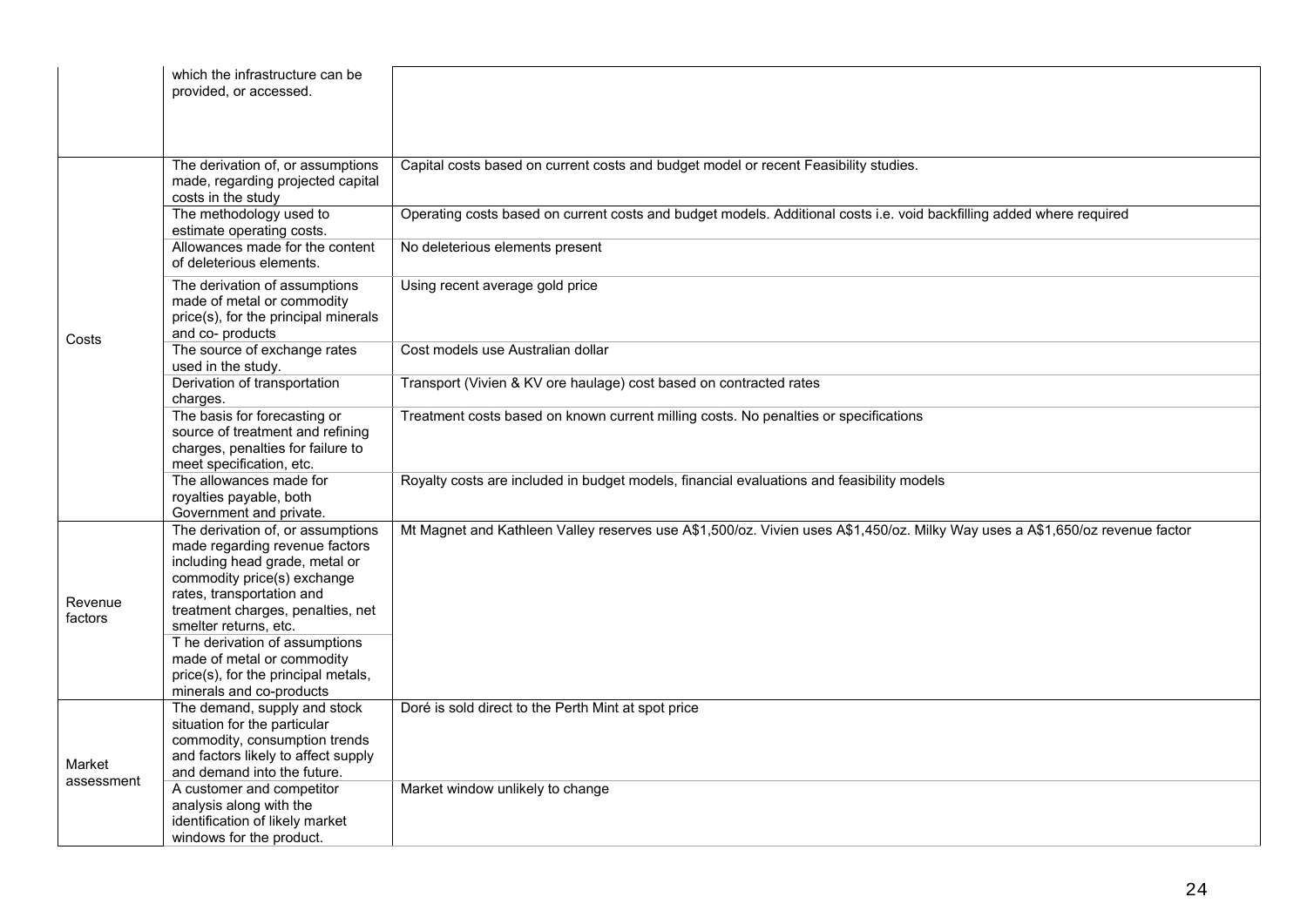|                | Price and volume forecasts and<br>the basis for these forecasts                                                                                                                                                                                                                                                                                                                                                                                                                                                                                                                                                                                                                                                                                                                                                                                     | Price is likely to go up, down or remain same                                                                                                                                                                                                  |
|----------------|-----------------------------------------------------------------------------------------------------------------------------------------------------------------------------------------------------------------------------------------------------------------------------------------------------------------------------------------------------------------------------------------------------------------------------------------------------------------------------------------------------------------------------------------------------------------------------------------------------------------------------------------------------------------------------------------------------------------------------------------------------------------------------------------------------------------------------------------------------|------------------------------------------------------------------------------------------------------------------------------------------------------------------------------------------------------------------------------------------------|
|                | For industrial minerals the<br>customer specification, testing<br>and acceptance requirements<br>prior to a supply contract.                                                                                                                                                                                                                                                                                                                                                                                                                                                                                                                                                                                                                                                                                                                        | Not industrial mineral                                                                                                                                                                                                                         |
| Economic       | The inputs to the economic<br>analysis to produce the net<br>present value (NPV) in the study,<br>the source and confidence of<br>these economic inputs including<br>estimated inflation, discount rate,<br>etc.                                                                                                                                                                                                                                                                                                                                                                                                                                                                                                                                                                                                                                    | Discounted cash flows were carried out to determine relative NPV's, using a 5% annual discount rate                                                                                                                                            |
|                | NPV ranges and sensitivity to<br>variations in the significant<br>assumptions and inputs                                                                                                                                                                                                                                                                                                                                                                                                                                                                                                                                                                                                                                                                                                                                                            | Sensitivity to gold price, grade and costs was also evaluated                                                                                                                                                                                  |
| Social         | The status of agreements with<br>key stakeholders and matters<br>leading to social licence to<br>operate.                                                                                                                                                                                                                                                                                                                                                                                                                                                                                                                                                                                                                                                                                                                                           | Agreements are in place with stakeholders including traditional land owner claimants, pastoralists and the local Shires. Where agreement<br>has not been reached the correct determination process has been followed to enable mining to occur |
| Other          | To the extent relevant, the impact<br>of the following on the project<br>and/or on the estimation and<br>classification of the Ore<br>Reserves:<br>Any identified material naturally<br>occurring risks.<br>The status of material legal<br>agreements and marketing<br>arrangements.<br>The status of governmental<br>agreements and approvals critical<br>to the viability of the project, such<br>as mineral tenement status, and<br>government and statutory<br>approvals. There must be<br>reasonable grounds to expect that<br>all necessary Government<br>approvals will be received within<br>the timeframes anticipated in the<br>Pre-Feasibility or Feasibility<br>study. Highlight and discuss the<br>materiality of any unresolved<br>matter that is dependent on a<br>third party on which extraction of<br>the reserve is contingent. | No material risks or impacts are identified                                                                                                                                                                                                    |
| Classification | The basis for the classification of<br>the Ore Reserves into varying<br>confidence categories                                                                                                                                                                                                                                                                                                                                                                                                                                                                                                                                                                                                                                                                                                                                                       | Reserves have been classified according to Resource classification. The majority are Probable with a smaller amount of Proven                                                                                                                  |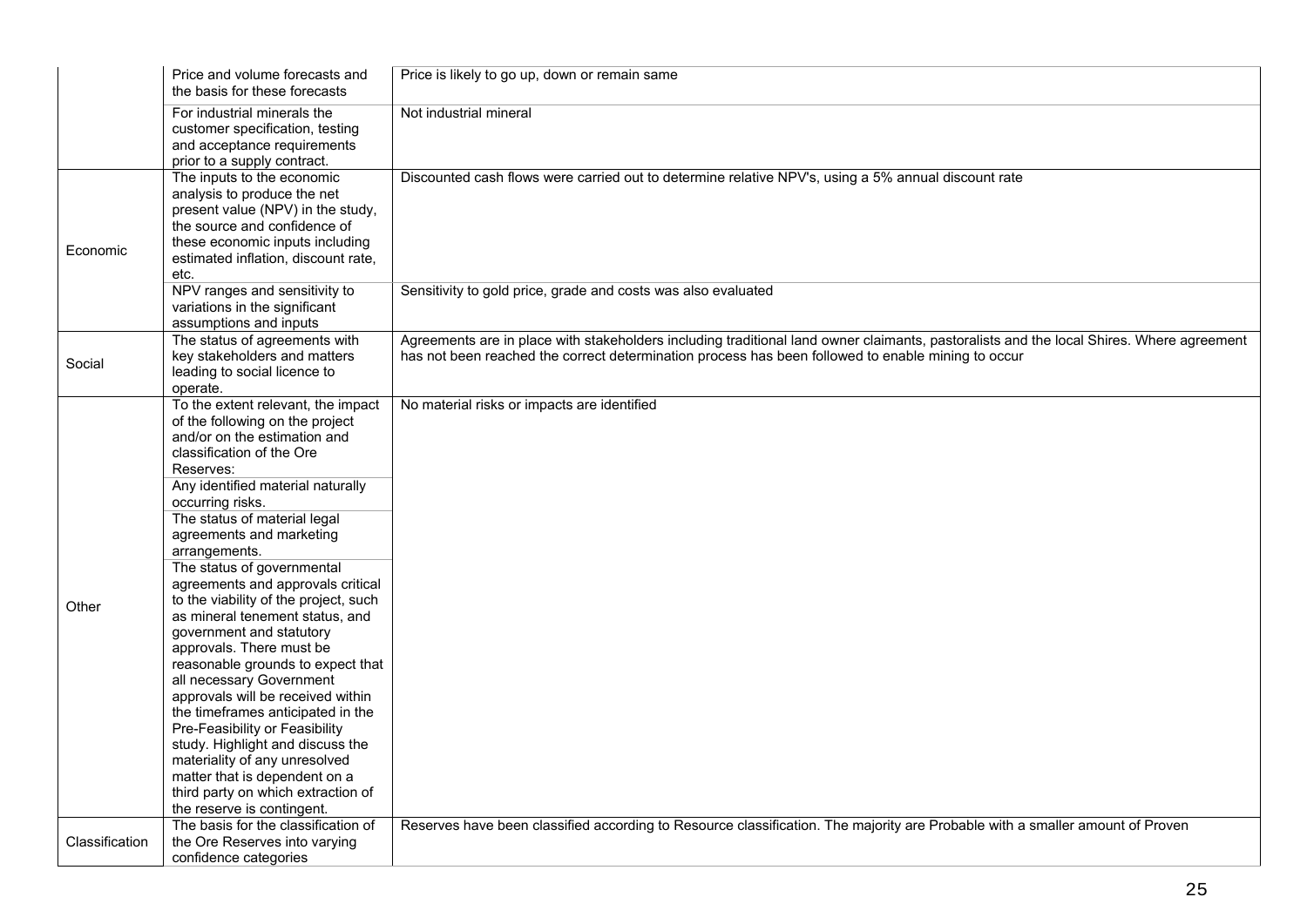|                                                      | Whether the result appropriately<br>reflects the Competent Person's<br>view of the deposit                                                                                                                                                                                                                                                                                                                                                                                                                                                                                                                                                                                                                                                                                                                                                                                                                                                                                                                                                                                                                                                                                                                                                                                                                                   | They reflect the Competent Person's view                                                                                                                                                                                                                                                                                                           |
|------------------------------------------------------|------------------------------------------------------------------------------------------------------------------------------------------------------------------------------------------------------------------------------------------------------------------------------------------------------------------------------------------------------------------------------------------------------------------------------------------------------------------------------------------------------------------------------------------------------------------------------------------------------------------------------------------------------------------------------------------------------------------------------------------------------------------------------------------------------------------------------------------------------------------------------------------------------------------------------------------------------------------------------------------------------------------------------------------------------------------------------------------------------------------------------------------------------------------------------------------------------------------------------------------------------------------------------------------------------------------------------|----------------------------------------------------------------------------------------------------------------------------------------------------------------------------------------------------------------------------------------------------------------------------------------------------------------------------------------------------|
|                                                      | The proportion of Probable Ore<br>Reserves that have been derived<br>from Measured Mineral<br>Resources (if any)                                                                                                                                                                                                                                                                                                                                                                                                                                                                                                                                                                                                                                                                                                                                                                                                                                                                                                                                                                                                                                                                                                                                                                                                             | No probable reserves are derived from measured resources                                                                                                                                                                                                                                                                                           |
| Audits or<br>reviews                                 | The results of any audits or<br>reviews of Ore Reserve estimates                                                                                                                                                                                                                                                                                                                                                                                                                                                                                                                                                                                                                                                                                                                                                                                                                                                                                                                                                                                                                                                                                                                                                                                                                                                             | Vivien Ore Reserves have been reviewed by an independent mining consultant as part of the Bankable Feasibility process. No fatal flaws<br>were found. No other reserves have been reviewed.                                                                                                                                                        |
| Discussion of<br>relative<br>accuracy<br>/confidence | Where appropriate a statement of<br>the relative accuracy and<br>confidence level in the Ore<br>Reserve estimate using an<br>approach or procedure deemed<br>appropriate by the Competent<br>Person. For example, the<br>application of statistical or<br>geostatistical procedures to<br>quantify the relative accuracy of<br>the reserve within stated<br>confidence limits, or, if such an<br>approach is not deemed<br>appropriate, a qualitative<br>discussion of the factors which<br>could affect the relative accuracy<br>and confidence of the estimate.<br>The statement should specify<br>whether it relates to global or<br>local estimates, and, if local, state<br>the relevant tonnages, which<br>should be relevant to technical<br>and economic evaluation.<br>Documentation should include<br>assumptions made and the<br>procedures used<br>Accuracy and confidence<br>discussions should extend to<br>specific discussions of any<br>applied Modifying Factors that<br>may have a material impact on<br>Ore Reserve viability, or for which<br>there are remaining areas of<br>uncertainty at the current study<br>stage.<br>It is recognised that this may not<br>be possible or appropriate in all<br>circumstances. These statements<br>of relative accuracy and<br>confidence of the estimate should | Confidence is in line with gold industry standards and the companies aim to provide effective prediction for current and future mining<br>operations. No statistical quantification of confidence limits has been generated. Estimates are global by deposit. The Reserve is most<br>sensitive to a) resource grade prediction, and b) gold price. |